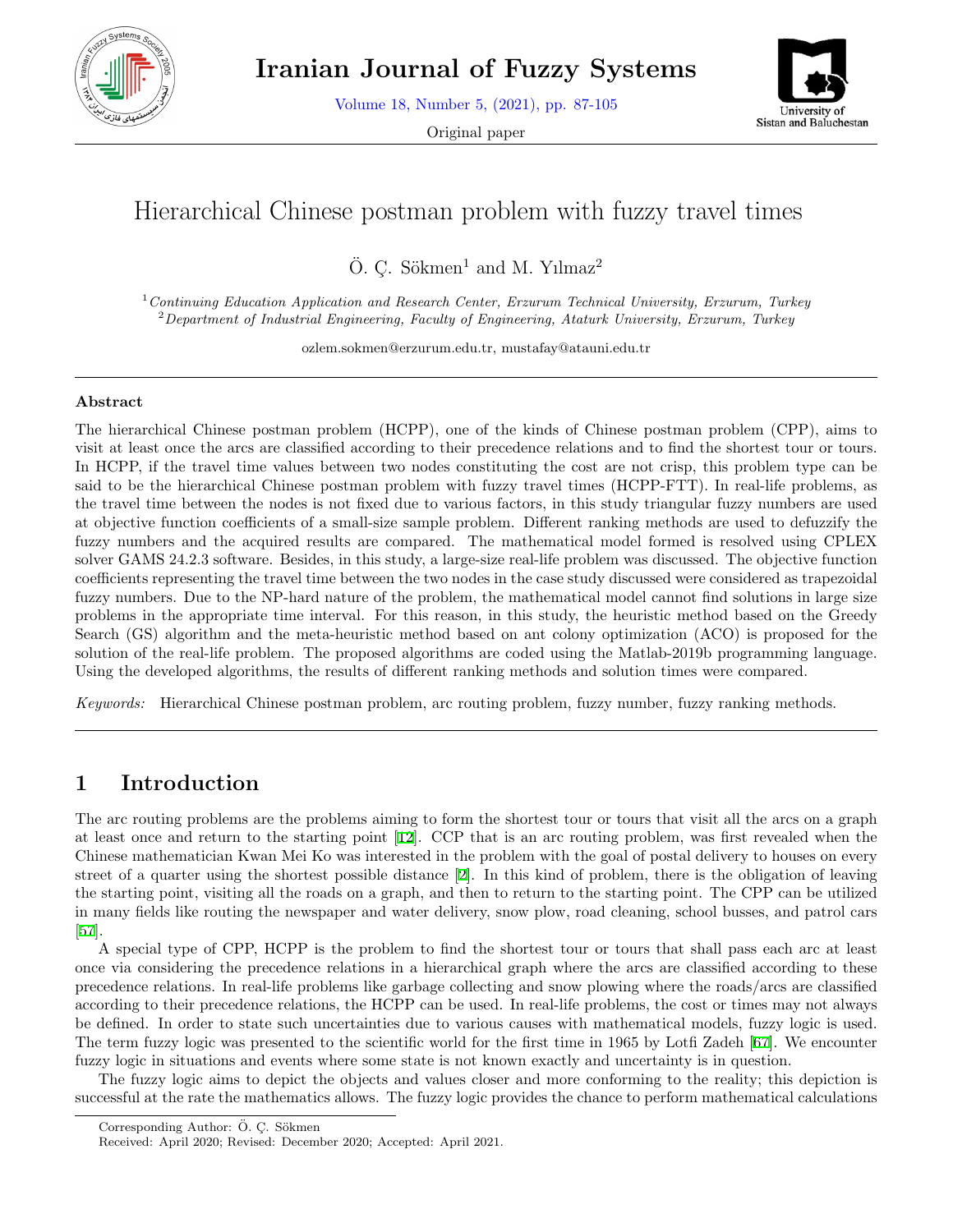via using words [[68\]](#page-17-2). In classical logic, there are crisp values like 0 or 1. An element acquires the value 1 if it is an element of a set and 0 if not. However in fuzzy logic, instead of definitions like 0-1 as in classical logic, membership functions are showing the amounts of belonging to these definitions. Such as that the fuzzy logic considers the interim values like 0.1, 0.2, 0.9 between 0 and 1, and using membership functions provide the opportunity to show at what rate an element is included in a set. In fuzzy systems, the most fundamental element of the fuzzy logic theory is the fuzzy set. In a fuzzy set A defined in the universal set, the membership function is stated as  $\mu_A : E \to [0,1].$ For an element x in this fuzzy set *A* the membership degree is shown as  $A = \{(x, \mu_A(x)) | x \in E\}$  [\[72](#page-18-0)]. In fuzzy sets, to provide operation facilitation, the fuzzy numbers are used in the expression, and assessment of the non-absolute results in real-life problems containing uncertainty. The models calculated with fuzzy data, compared to the models not accepting uncertainties or not including them into calculations, can provide more information on the data [[23](#page-15-1)]. Different fuzzy number types can be used based on the handled subject. Usually, in most studies, it can be said that triangular and trapezoidal fuzzy numbers are used [[5](#page-14-1)]. In some mathematical modeling like optimization and deciding problems, the sorting of the fuzzy numbers is a necessary and important step [[47\]](#page-16-0). In fuzzy logic, for the defuzzification of the numbers, various ordering methods are present. The fuzzy logic aiming to model the decision-making mechanisms for giving consistent and accurate decisions in light of information not complete and absolute has various application areas like medicine, artificial intelligence, robotics, engineering and routing problems [[35\]](#page-16-1).

The study is organized as follows: In the second section, firstly, CPP and HCPP studies in the literature are mentioned, and then vehicle routing problems (VRP) and traveling salesman problem (TSP) studies, which are handled with the fuzzy logic approach, are summarized and the solution methods used in these studies are examined. In the third section, first of all, HCPP and its mathematical model are considered, then the sorting techniques used in these studies are explained. In the same section, the developed heuristic algorithm and meta-heuristic algorithm are presented and its details are provided. In the fourth section numerical example of a small-size hierarchical network and a case study is presented. In the fifth section, the results are given and recommendations for future studies are provided.

## **2 Literature survey**

The CPP considered firstly by a Chinese mathematician Mei-Ko Kwan in 1962 [[40\]](#page-16-2) was reached through the wish of a postman to deliver the letters he got from the post office by traveling through the shortest path possible via visiting all the street in the town [[2\]](#page-14-0). In time some other constraints are added to this problem type and so different CPP types (Directed CPP, Undirected CPP, Mixed CPP, k-CPP, Min-Max k-CPP, Hierarchical CPP, Capacitated CPP, and Windy CPP) had been achieved. Until now deterministic CPP types had been handled by many researchers like [\[1](#page-14-2), [13,](#page-15-2) [16](#page-15-3), [25](#page-15-4), [31,](#page-16-3) [33,](#page-16-4) [44](#page-16-5), [48,](#page-17-3) [54,](#page-17-4) [58](#page-17-5), [62,](#page-17-6) [66\]](#page-17-7). In some of these studies the problems are solved with classical methods, whereas in others, important algorithms regarding the solution are developed. However, when the related literature is examined, it is seen that the studies related to the uncertain parameters of CPP are rare. Tan et al. [[55](#page-17-8)], had considered CPP in stochastic networks. In these networks the travel times are stochastic. They had proposed an algorithm regarding the solution of the related problem. Zhang and Peng [[70\]](#page-18-1) had handled three uncertain programming models of the CPP with Uncertain Weights. They had shown that these models are transformable to deterministic form and that Dijkstras algorithm and Fleurys algorithm can be used as a solution approach to a sample problem. Majumder et al. [[43](#page-16-6)] have proposed, for the undirected connected network, a multi-objective CPP under the framework of uncertainty theory. An expected value model was proposed regarding the problem. They have formulated the expected value model of the proposed UMCPP and determine the deterministic transformation of the model using the 999-method. The model had been solved with two classical methods as the global criterion method and fuzzy programming method. Also, two different multi-objective genetic algorithms (GA) are proposed regarding the solution to the problem.

HCCP was first introduced by Dror et al.[\[22](#page-15-5)]. In that study, it is shown that HCPP resides in the NP-hard problem type but the problem can be solved within the polynomial-time if its precedent relations are linear and all its subnetworks are connected. Alfa and Liu [[3\]](#page-14-3) had handled a graph that is closer to real-life problems with hierarchical classes with no interconnection. In the study they had conducted, they had proposed a heuristic algorithm that creates a huge tour solving the rural postman problem and subsequently providing the linear precedence relations. Damodaran [[17\]](#page-15-6) had developed a new heuristic method to connect the hierarchical classes without interconnection. In the study, it is indicated that the new heuristic method developed shows a better performance than the heuristic method of Alfa and Liu [\[3](#page-14-3)] that has the same goal. Ghiani and Improta [[30](#page-16-7)] had developed an algorithm in their study that gives an HCPP definite solution and requires relatively lower calculation effort compared to others. Cabral et al. [[7\]](#page-15-7) had developed a method that provides the HCPP to be transformed into an equivalent Rural Postman Problem. They had suggested a splitting intuitive for unidirectional HCPP with linear precedence relations. In order to solve HCPP that has two goals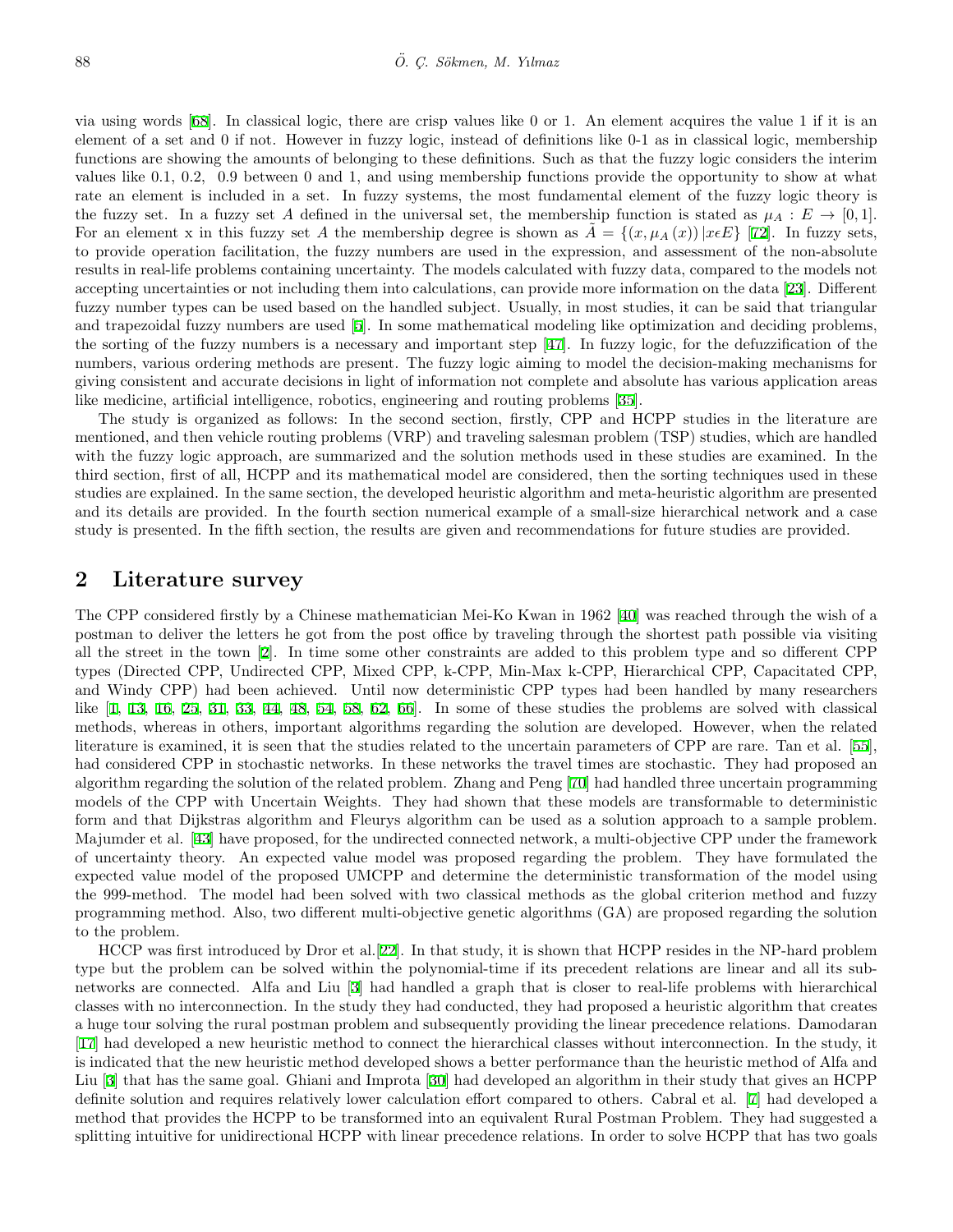as a hierarchical purpose and production time, the transformed problem was subjected to a branch-and-cut algorithm. Korteweg and Volgenant [[37\]](#page-16-8), proposed a new algorithm that finds the minimum cost route in the hierarchical graph according to the order of precedence. In this newly developed algorithm, after the minimum route of the sub-networks with the highest precedence considering the hierarchy, the minimum cost routes of each sub-networks are separately calculated according to this order of precedence. Damodaran et al. [[18](#page-15-8)], had presented an intuitive method that gives a better lower threshold for HCPP and shown that the problem is solved in less time with the help of definite search algorithms. Perrier et al. [\[50](#page-17-9)], presented a fundamental model and two intuitive solution approaches for the VRP in snow plowing operations. This problem can be considered as m-HCPP. The proposed method produces routes that are more appropriate than the producing current directing plan. Sayata and Desai [[52\]](#page-17-10), had presented an algorithm that removes the  $O(kn^5)$  time chaos suggested by Dror et al. [\[22](#page-15-5)]. In their study, to reduce the edge count of a graph with  $O(k^2n^2)$  time chaos, the Kruskal method is used. Colombi et al. [[11](#page-15-9)] had developed a branch-and-cut algorithm producing exact solutions for the hierarchical mixed rural postman problem. Yılmaz [[65\]](#page-17-11) had handled the problem of defining the shortest length route on the unidirectional roads for a maintenance vehicle working at the Highways 12*th* Regional Directorate. To solve this large scale problem, he had developed an intuitive algorithm based on searching the closest neighbor. odur and Yılmaz [[15\]](#page-15-10), had handled time-dependent HCPP. For the solution to this new problem type, the mixed-integer mathematical model is developed. Also for the solution of large-scale problems two meta-intuitive algorithms are proposed as a GA and hybrid Simulated Annealing. In the literature, when the studies are conducted on HCPP, it is seen that in general the methods providing certain solutions and heuristic methods are applied.

Fuzzy logic forms the other aspect of the present research. To the best of our knowledge, no study handles HCPP with a fuzzy logic approach. However, in the studies examined, it is seen that fuzzy logic solution approaches are applied to VRP and TSP. Studies on this field were reached by entering the word group fuzzy routing problems into the Web of Science (WoS) database. Keyword network analysis was done using the VOSviewer (Version 1.6.9) package program. According to the bibliometric analysis made using the VOSviewer program, the most used keywords are shown in Figure [1](#page-2-0).



<span id="page-2-0"></span>Figure 1: Keywords network analysis (VOSviewer)

As can be seen from Figure [1,](#page-2-0) among the most used keywords in fuzzy routing problems are vehicle routing, time windows, fuzzy numbers, fuzzy programming, fuzzy simulation. In addition, it is seen that metaheuristic algorithms such as GA and ACO used in the solution of large-scale problems are among these keywords. Some of the studies related to the fuzzy routing problems are given in this section.

Teodorovic and Pavkovic [[56\]](#page-17-12), had used the fuzzy set theory approach for the VRP where the requests at nodes are uncertain. The request variable in the study was taken as triangular fuzzy numbers. For the solution of the problem in the study, an intuitive algorithm is suggested. Wang and Wen [[60\]](#page-17-13), had handled a time frame restricted CPP. As time limitations are indefinite, they had used a fuzzy set theorem. Lu and Ni [\[42](#page-16-9)], in their study, had considered the time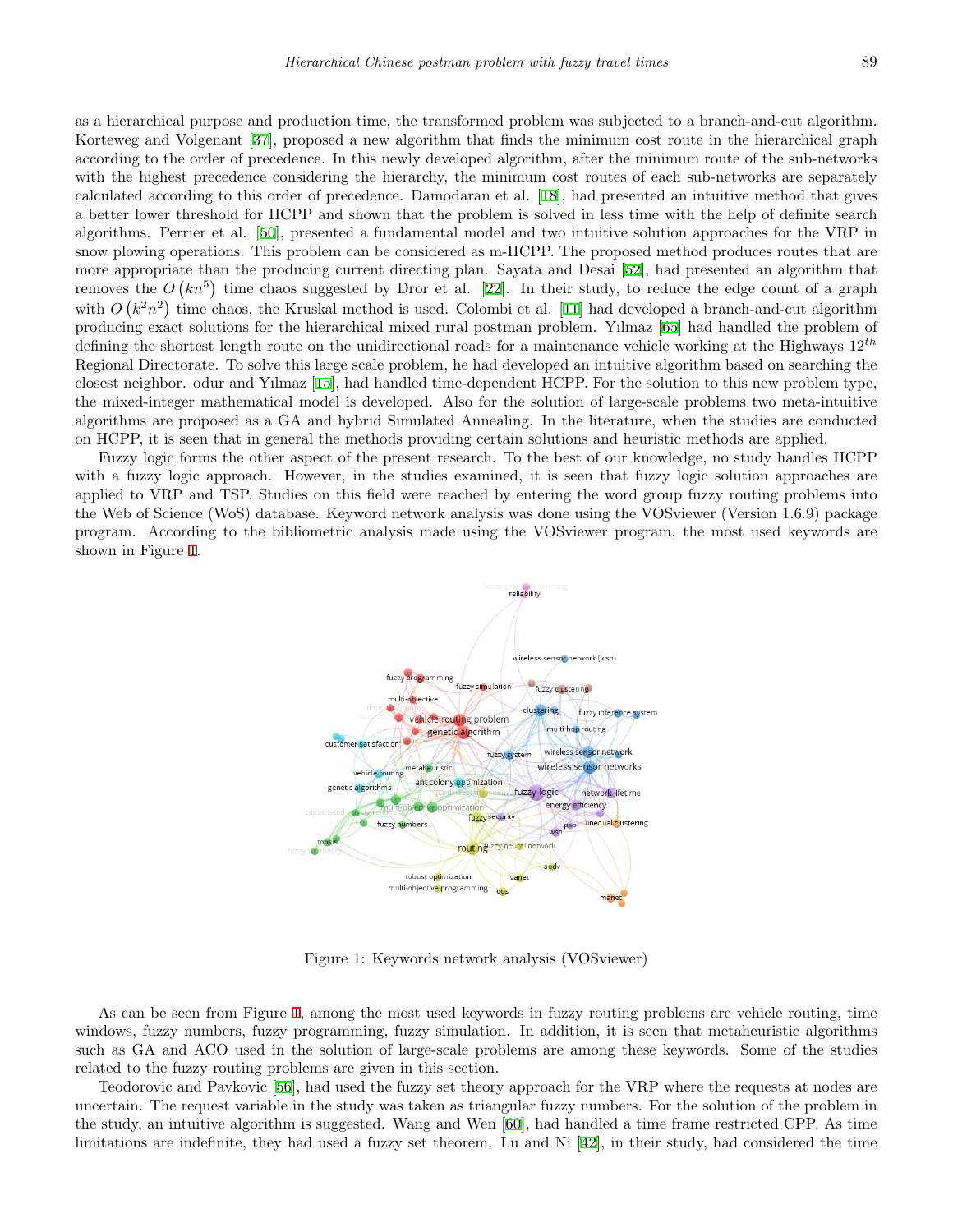instead of distance as it is closer to the real-life problems and as the travel time from one city to another varies due to the air and traffic conditions. In the TSP they handled, they introduced the travel times as fuzzy variables. Fuzzy random simulations and GAs are integrated and a hybrid intelligent algorithm is designed. Zheng and Liu [[71\]](#page-18-2) assumed the travel times in a VRP problem as fuzzy variables. Using triangular fuzzy numbers, the fuzzy chance-constrained programming model was presented for the fuzzy VRPs. The GA and fuzzy simulation are integrated and a hybrid intelligent algorithm was designed and the problem was solved. Crisan and Nechita [[14\]](#page-15-11), had handled the fuzzy TSP. They had used triangular fuzzy numbers for fuzzy numbers and the Center of Mass Method for the defuzzification technique. For the solution of the problem, they had utilized the ACO. Botzheim et al. [[6](#page-15-12)], in their study, had used triangular fuzzy numbers at objective function coefficients of a fuzzy road-transport TSP. They utilized the Center of Gravity (COG) method to defuzzify the fuzzy numbers. They had proposed the eugenic bacterial memetic algorithm for the solution of the problem. Erbau and Mingyong [\[24](#page-15-13)], had used triangular fuzzy numbers in customer requests in a VRP and created a fuzzy chance-constrained program model. For the solution of the problem a hybrid intelligent algorithm was designed and the problem was solved. Cao and Lai [\[8](#page-15-14)], in their study, had taken the customer request in an open VRP as triangular fuzzy numbers. Establishing a fuzzy chance-constrained program model and using stochastic simulation, the model is solved. Kumar and Gupta [[38\]](#page-16-10), two new methods had been suggested for the solution of the fuzzy assignment problems and fuzzy TSP. In their study, trapezoidal fuzzy numbers were used, and to defuzzify these fuzzy numbers, they had applied Yagers Ranking Technique. Kuo et al. [[39\]](#page-16-11), in a capacity VRP, had handled the request variable as triangular fuzzy numbers. In order to solve the problem they had suggested a hybrid particle swarm optimization with a GA. Nirmala and Anju [[46](#page-16-12)], handled a TSP with travel costs as fuzzy variables. The lingual variables in the study were represented with triangular fuzzy numbers. To defuzzify the used fuzzy numbers the Robusts Ranking Method (RRM) is used. Dhanasekar et al. [[19](#page-15-15)] had suggested a new algorithm to solve fuzzy TSP. In their study, to prove the accuracy and efficiency of the suggested algorithm they performed applications on two examples. Using the triangular and trapezoidal fuzzy numbers, they had solved the problem via the Fuzzy Hungarian Method. Zarandi et al. [[69\]](#page-18-3), in their study, had handled the travel time between two nodes as triangular fuzzy numbers. To solve the handled location-routing problem a simulated annealing procedure was presented. Changdar et al. [\[9](#page-15-16)], had modeled a multi-objective TSP in uncertainty medium using triangular fuzzy numbers. It is indicated that it is more efficient to model the travel time and cost of TSP as fuzzy numbers as it reflects the probability better. The problem was solved using a GA. Dingar and Sundari [\[20](#page-15-17)] in order to achieve the optimal fuzzy solution in the fuzzy TSP, had proposed a new method. In this method, the intuitive trapezoid fuzzy numbers were used to find the optimal fuzzy solution. As the defuzzification method, the Linear Ranking Function was preferred. Ghannadpour et al. [[28](#page-16-13)], had studied a multi-objective dynamic VRP where the travel times are handled as triangular fuzzy numbers. In order to transform the fuzzy numbers to crisp values, they used a procedure. The problem is solved with GA. Yahya Mohammed and Divya [\[64](#page-17-14)] in their study utilizing the octagonal fuzzy numbers, had solved a TSP problem to maximize the total profit. Using the RRM, they transformed the fuzzy valued numbers into crisp values. When solved using octagonal numbers, it was proven that a better solution is achieved compared to solving via using trapezoid fuzzy numbers. Fazayeli et al. [\[26](#page-15-18)], in their study, had taken the request parameter in a routing problem as a triangular fuzzy number. They had used the rating technique presented by Jimenez [[34\]](#page-16-14) and suggested a GA for the solution of the problem. The suggested mathematical model was solved with GAMS software. Tohidifard et al. [[59\]](#page-17-15) in a Multi-depot VRP, as there was uncertainty in drug requests of the patients, had used triangular fuzzy numbers. In the study GA and Particle swarm optimization, meta-heuristics were suggested. Ghasemkhani et al. [[29\]](#page-16-15) present an integrated production inventory routing problem in their paper. As the requests are uncertain in the study, triangular fuzzy numbers are used. Pekel and Kara [[49\]](#page-17-16) had studied a fuzzy capacitated location routing problem. In the study, customer requests are taken as fuzzy variables. Also in this study, triangular fuzzy numbers were used, a hybrid heuristic method was presented and applied on a case study. Keskin and Yılmaz [\[36](#page-16-16)], as the service costs vary in real life due to weather conditions, traffic conditions, and similar reasons, had handled variable service cost CPP and windy postman problem in their study. It is considered, in a snow plowing operation, that at each pass of a snowplow through a road the snow amount is reduced depending on the passing order, and thus the service cost changes. For the solution of the problems, two different intuitive methods are proposed as pass iteration heuristic and Lagrangian heuristic. Wang et al.[\[61](#page-17-17)], in their study, had handled a VRP with fuzzy travel times. For the solution of the problem an optimized hybrid intelligent algorithm, as well as an improved fuzzy simulation, was proposed. Aliahmadi [[4\]](#page-14-4) discussed the capacitated node-routing problem for municipal solid waste collection with multiple tours. The amount of solid waste generated can vary from day to day. Due to this uncertainty, this study was handled with a fuzzy optimization approach and triangular fuzzy numbers were used. The study was applied to a real-life problem in Iran and a GA was used for its solution. When these studies are considered, it is seen that most of the studies that are handled with a fuzzy approach are node routing problems. It is determined that there are quite a limited number of studies dealing with arc routing problems with the fuzzy approach and the gap determined in the literature is tried to be filled with this study.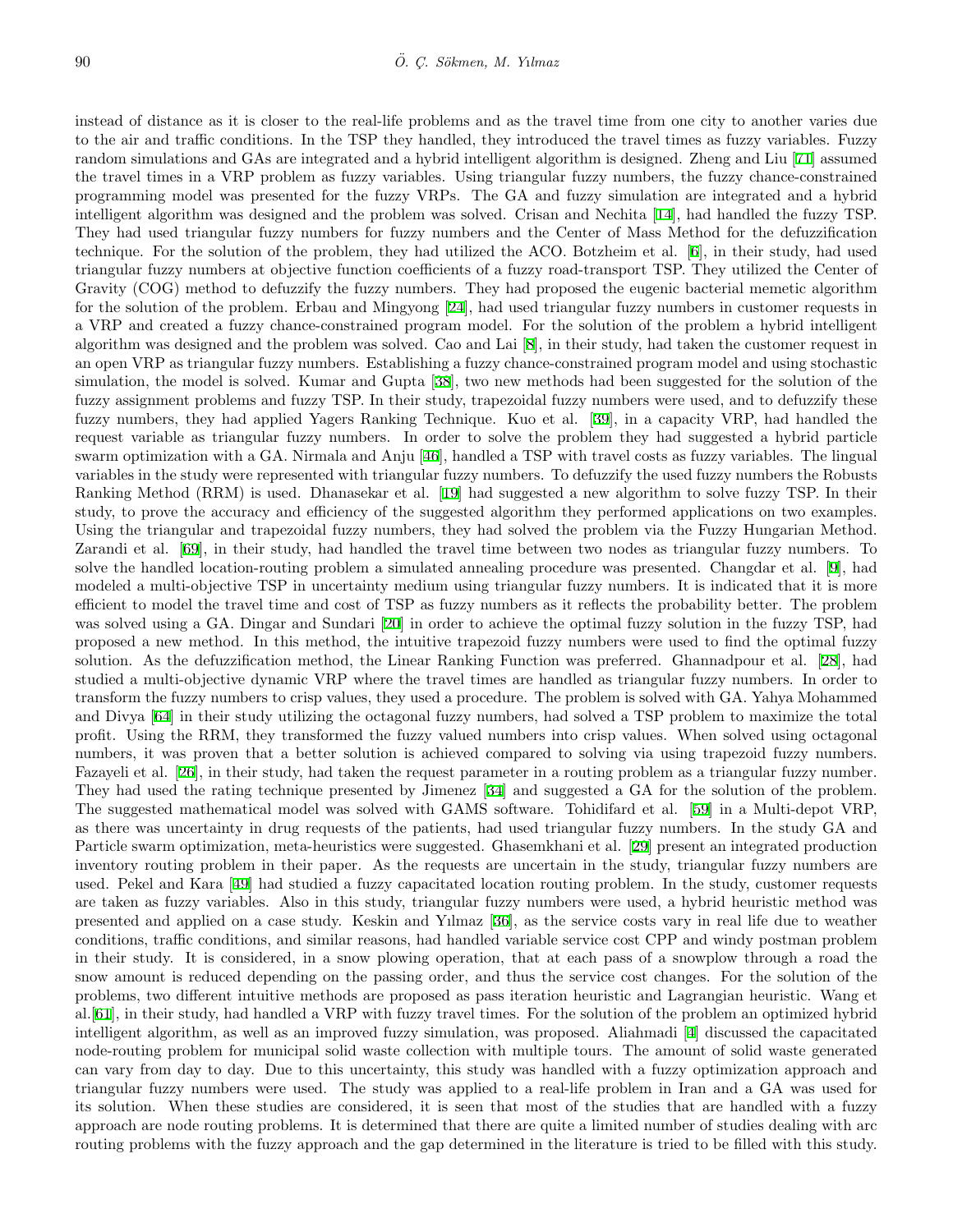When the studies conducted in this field in the literature and Figure [1](#page-2-0). is examined, it is seen that in some studies new mathematical models are proposed as the solution approach for the problems, whereas in most of the studies, for large-scale problems, the heuristic/meta-heuristic methods like GA, particle swarm optimization, lagrangian heuristic, hybrid simulated annealing and ACO are frequently used.

To the best of our knowledge, there are no studies performed previously handling the HCPP, one of the arc routing problems, with the fuzzy logic approach. In this study, a new problem type that is closer to the real-life problems and aims to minimize the total travel time that is called the Hierarchical Chinese Postman Problem With Fuzzy Travel Times (HCPP-FTT) is handled. In real-life problems, factors like traffic intensity, weather conditions, traffic accidents, maintenance, and repair works significantly change the travel time between two centers. Thus, in this study, travel times are considered instead of distance. In the small size network under consideration, the objective function coefficients that represent the travel time between the nodes are handled as triangular fuzzy numbers. To defuzzify the triangular fuzzy numbers used, the RRM, Centroid Ranking Technique (CRT), Kwong-Bai Method, and Best Nonfuzzy Performance (BNP) Value ranking methods which are frequently used in the literature are used. The results achieved with these methods are compared. On the other hand, as the travel times between the centers change depending on the traffic density at different time frames of the day, in the real-life problem that is considered, one day is divided into four different time frames. According to the traffic density in the time frames, the arrival times are given using trapezoidal fuzzy numbers. For the defuzzification of trapezoidal fuzzy numbers used RRM and CRT are used. For solving medium and large-scale problems in a reasonable time, a heuristic algorithm and a meta-heuristic algorithm are proposed.

# **3 Methodology**

### **3.1 Mathematical model of hierarchical Chinese postman problem with fuzzy travel times**

In HCPP that is a CPP within the NP-hard problem class, the roads/arcs are classified and a precedence relation is defined in these classes [[22\]](#page-15-5). I.e. in this problem type in which order the roads on the graph shall be rendered service is predetermined. In HCPP, the aim is to create the shortest tour/tours via passing at least once from each arc/road in a hierarchical graph where these precedence relations are considered. We can give the vehicle route determination in real-life problems like garbage collection, snow plowing and salting in winter, etc. where the streets are classified according to their precedence degree of the streets (urban or rural, main road, side road, etc.)as examples of HCPP. For example, in salting operations held in winter first of all the salting of the main roads like highways is conducted, then the side roads are started. In that case, the main roads are placed in the first hierarchical class and the side roads, etc. are placed in the second hierarchical class. HCPP classical mathematical model can be used in many fields however it is not possible to state the uncertainty due to the real-life conditions with mathematical models. Thus, to include this uncertainty into mathematical models fuzzy logic is used in our study. When the objective function coefficient values showing the travel time between two nodes in HCPP are taken as fuzzy numbers, the problem transforms into the HCPP-FTT. Whereas *V* is showing the set of nodes and E the set of unidirectional arcs (roads); a *G*(*V, E*) graph can be divided into m different sub-networks. Here each of the sub-networks corresponds to a hierarchical level. In this regard, a hierarchical network consists of arcs (roads) belonging to different precedence levels and it is represented as  $G(V, E) = G_1(V_1, E_1) \cup G_2(V_2, E_2) \cup ... \cup G_m(V_m, E_m)$  (see [[65\]](#page-17-11)). In these notations,  $G_1(V_1, E_1)$  is the sub-networks showing the arcs/roads and nodes to be passed in the 1<sup>st</sup> precedence and similarly,  $G_m(V_m, E_m)$  shows the arcs/roads and nodes to be passed in the *mth* precedence. Compared to the other types of CPP, the mathematical model of HCPP which had drawn less attention, that applies to real-life problems was developed first time by odur and Yılmaz [[15](#page-15-10)]. However, the said model can only produce optimum solutions for small-scale problems and the solution of the large scale problems, even it does not guarantee the optimal solution, it is required to utilize heuristic or meta-heuristic algorithms that can provide close to optimal solutions in a reasonable time.

The indexes, sets, parameters and decision variables used in the HCPP integer linear programming model are shown below under respective titles (see [[15\]](#page-15-10)).

Indexes;

- *t* : number of the edge traversal in the route (steps),
- *h* : hierarchical levels.
- Sets;

 $i, j/V$ : Set of vertices  $i, j = \{1, 2, ..., n\}$ ,

 $h/H$  :Set of hierarchies  $\{1, 2, ..., h\}$ ,

 $t \leq L$ : number of steps  $L = 2 ||E||$ ,

*i, j*: nodes on network,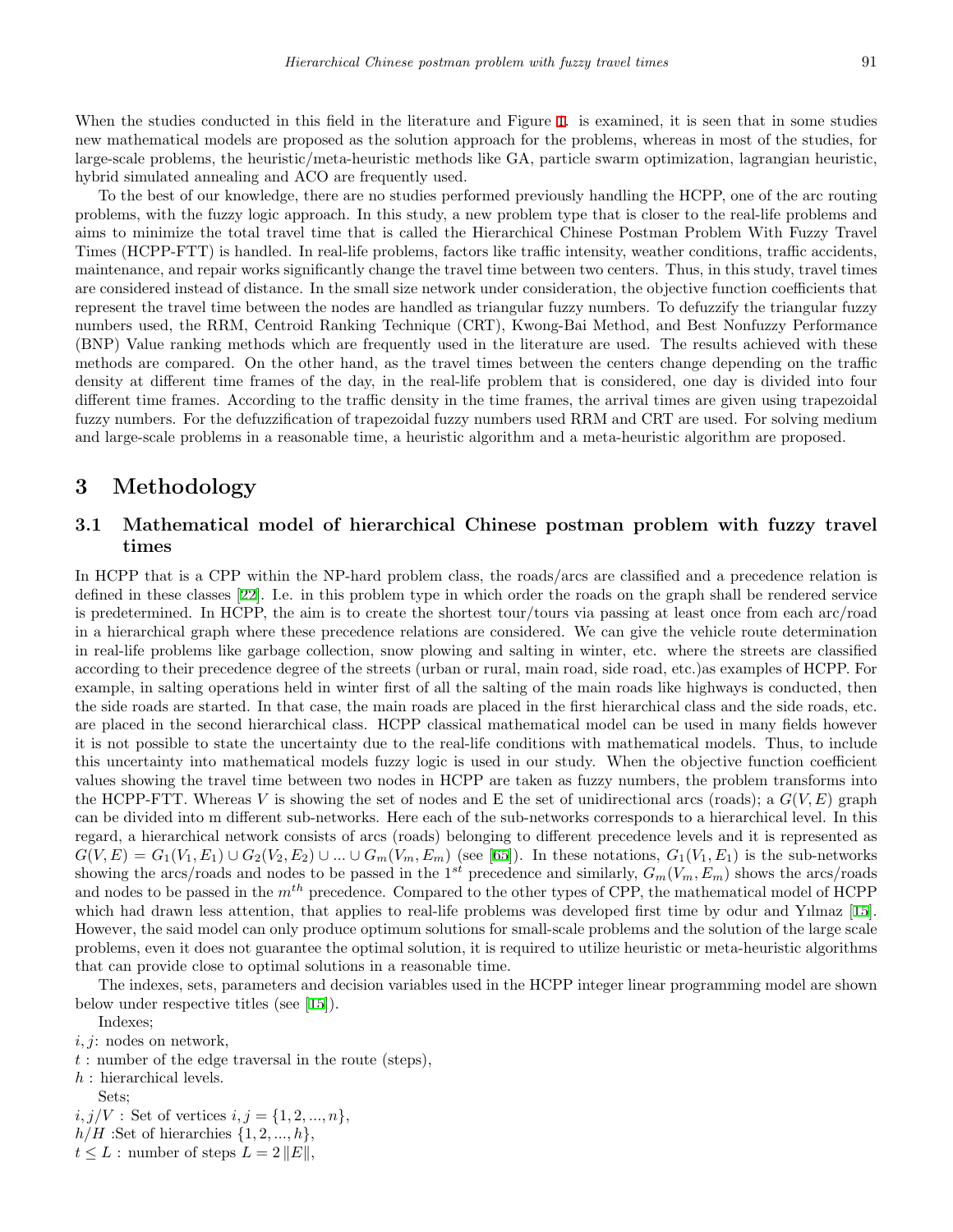- $E_h$ : Set of edges of  $h^{th}$  hierarchy class,
- *E* : Set of all edges in the network,  $E = \{E_1 \cup E_2 \cup ... \cup E_h\}$ ,
- *∥Eh∥*:The total number of edges of *h th* hierarchy class,
- $\delta_h(i)$ : The edges of  $E_h$  set that exist from node *i*,  $\delta_h(i) = \{j | (i, j) \in E_h\}$ ,
- $\delta(i)$ : Set of all edges that exist from node  $i, \delta(i) = \bigcup_{h \in H} \delta_h(i) = \{\delta_1(i) \cup \delta_2(i) \cup ... \cup \delta_h(i)\}.$ Parameters;
- $C_{ij}$ : Distance matrix of the edge  $(i, j)$ ,
- $B_{ij}$ : Connection matrix of the edge  $(i, j)$ ,
- $O_{ij}$ : Precedence matrix of the edge  $(i, j)$ ,
- *M*: Is a sufficiently large number,
- *n*: The total number of nodes in the graph.
- Variables;  $\int$  1

 $x_{ij}^t =$  $\frac{1}{0}$  if traversed from node *i* to node *j* at  $t^{th}$  step1, otherwise 0.  $y_{ij}^t =$  $\int$  1  $\frac{1}{0}$  if traversed from node *i* to node *j* at  $t^{th}$  step for the first time 1, otherwise 0.  $\phi_{ij} =$  $\bigcap_{i=1}^{\infty}$  $\frac{1}{0}$  if traversed from all edges of  $h^{th}$  hierarchy in  $t^{th}$  step completed 1, otherwise 0.

<span id="page-5-0"></span>Using this information, HCPPs mixed-integer linear programming model can be written as follows [\[15](#page-15-10)]. In this model, when the  $c_{ij}$  jobjective function coefficient values are taken as fuzzy numbers, the problem transforms into an HCPP-FTT.

$$
Min\tilde{Z} \sum_{i=1}^{n} \sum_{j=1}^{n} \sum_{t=1}^{T} c_{ij}^{*} x_{ij}^{t}.
$$
\n(1)

<span id="page-5-5"></span><span id="page-5-4"></span><span id="page-5-3"></span><span id="page-5-2"></span><span id="page-5-1"></span>Subject to;

$$
\sum_{t=1}^{L} \left( x_{ij}^{t} + x_{ji}^{t} \right) \ge 1 \qquad \forall (i, j) \in E,
$$
\n
$$
(2)
$$

$$
\sum_{i} x_{ij}^{t-1} = \sum_{s} x_{js}^{t} \qquad \forall j, t \qquad t > 1 \qquad i, j, s \in V,
$$
\n(3)

$$
\sum_{(i,j)} x_{ij}^1 \ge 1 \qquad (i,j) \epsilon \delta_1(i_0), \qquad (4)
$$

$$
\sum_{j} x_{ji}^{t} \ge 1 \qquad t = t_{end}, i = i_0,
$$
\n<sup>(5)</sup>

$$
\sum_{(i,j)\in E} x_{ij}^t = 1 \qquad \forall t,
$$
\n<sup>(6)</sup>

$$
x_{ij}^t + x_{ji}^t \ge y_{ij}^t \qquad \forall i, j, t \qquad i < j,
$$
\n
$$
(7)
$$

<span id="page-5-7"></span><span id="page-5-6"></span>
$$
\sum_{t' < t} \left( x_{ij}^{t'} + x_{ji}^{t'} \right) \le M \ast \left( 1 - y_{ij}^{t} \right) \qquad \forall i, j, t, \qquad i < j,\tag{8}
$$

$$
\sum_{t=1}^{L} y_{ij}^{t} = 1 \qquad \forall (i, j) \in E \qquad i < j,
$$
\n(9)

$$
\sum_{t^1 \le t} \sum_{(i,j)\in E_h} y_{ij}^{t'} \ge \|E_h\| * \phi_{ht} \qquad \forall h, t,
$$
\n
$$
(10)
$$

<span id="page-5-10"></span><span id="page-5-9"></span><span id="page-5-8"></span>
$$
\sum_{t^1 \le t} \sum_{(i,j)\in E_{h+1}} \left( x_{ij}^{t'} + x_{ji}^{t'} \right) \le M * \phi_{ht} \qquad \forall t, h = 1, ... H - 1,
$$
\n(11)

$$
x_{ij}^t, y_{ij}^t, \phi_{ht} \epsilon \{0, 1\} \qquad \forall i, j, t, h. \tag{12}
$$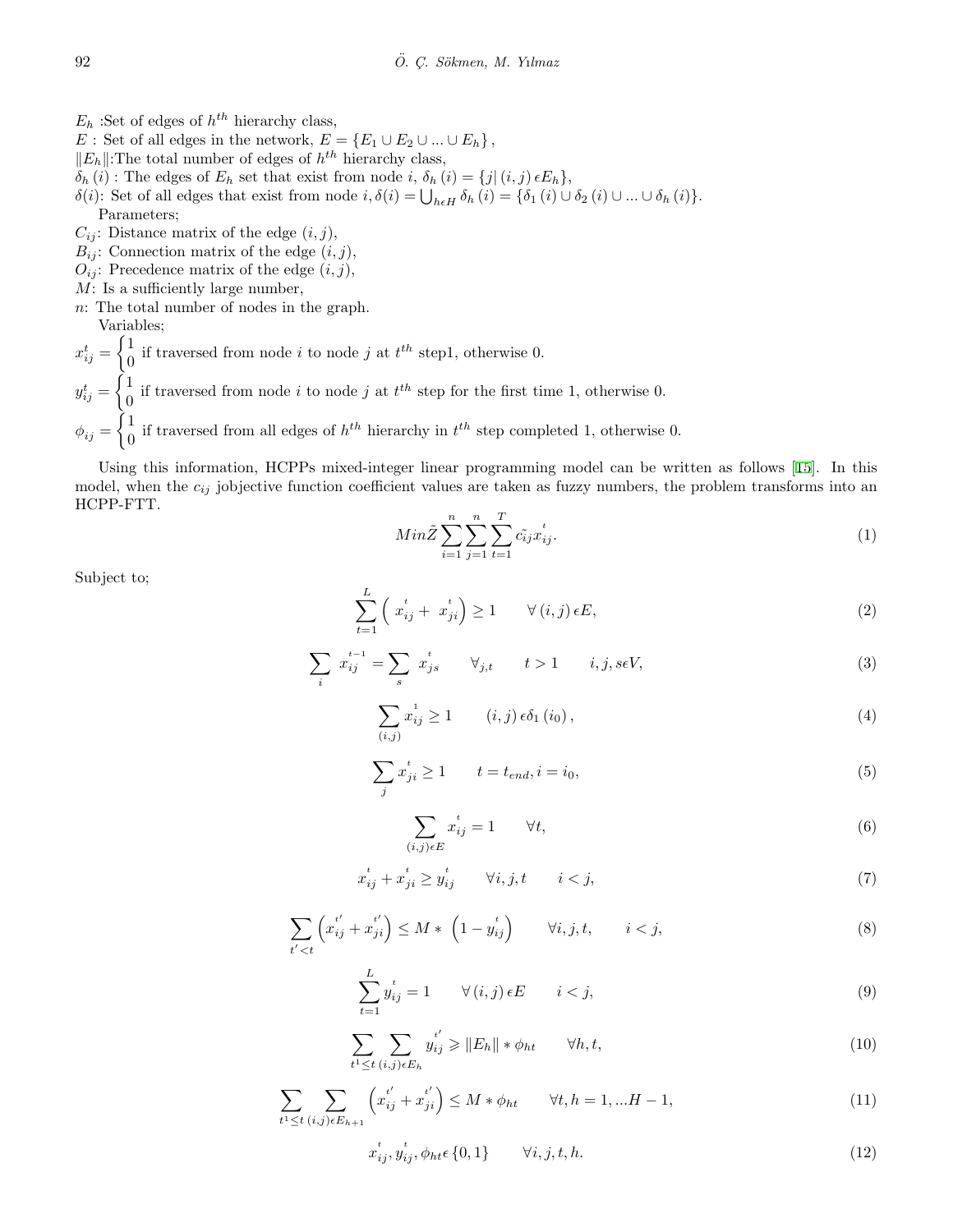Equation [1](#page-5-0) represents the objective function aiming the minimizing the total tour time. Equation [2](#page-5-1) is restriction representing the passage from all road on the graph at least once, Equation [3](#page-5-2) the provision of continuity among the nodes, Equation [4](#page-5-3) the passage from any one of the roads belonging to the 1*st* hierarchy that can be traveled from the  $i_0$  start node in the first step  $(t = 1)$ , Equation [5](#page-5-4) the return to the start node  $(i_0 = 1)$  at the last step, Equation [6](#page-5-5) the passage from only one road in each step, Equation [7](#page-5-6) - Equation [9](#page-5-7) the assignment of value to the  $y_{ij}^t$  variable defining the step on which the  $(i, j)$  arc is first passed from. Equation [10](#page-5-8) checks whether all the roads belonging to the *h* hierarchy is passed from in the *t th* step. Equation [11](#page-5-9) shows that without completing the roads in the *h th* hierarchy, the roads of the  $(h + 1)^{th}$  hierarchy are not passed from, and Equation [12](#page-5-10) shows that the road usage variables must receive integer values 0,1 [[15\]](#page-15-10).

### **3.2 Defuzzification of Fuzzy Numbers**

Defuzzification is the transformation transaction performed for the fuzzy information to become crisp results. This transaction is very important as it produces an outcome very sensitive to the method used. Because reducing the fuzzy data to a single value with a defuzzification method conforming to it changes the success of the system significantly [[45\]](#page-16-17). There are many methods in literature used widely for defuzzification. In this part of the study, the defuzzification methods used for the solution of the sample problem and case study are given.

#### **3.2.1 Robust ranking method (RRM)**

The Robust Ranking Method (RRM) defined firstly by Yager [[63\]](#page-17-18) is a ranking technique with linearity and additivity properties. For *a* convex fuzzy number  $\tilde{a}$ , the Robusts Ranking Index is defined by Prabha and Vimala [[51\]](#page-17-19);

$$
R\left(\tilde{a}\right) = \int_0^1 (0.5) \left(a_\alpha^L, a_\alpha^U\right) da. \tag{13}
$$

Where  $(a_{\alpha}^L, a_{\alpha}^U) = \{(b-a)\alpha + a, c-(c-b)\alpha\}$  which is the  $\alpha$  level cut of the fuzzy number  $\tilde{a}$ .

#### **3.2.2 Centroid ranking method (CRT)**

Ganesh and Jayakumar [\[27](#page-16-18)], in their study, suggested an approach to defuzzify (order) the trapezoidal fuzzy numbers using the centroid point method. This centers of mass for this method are shown in the Figure [2](#page-6-0) below. Centroid



<span id="page-6-0"></span>Figure 2: Centroid of a trapezium

of the centroids  $G_1, G_2$  and  $G_3$  is taken as the solution point to define the ranking of generalized trapezoidal fuzzy numbers. When a generalized trapezoidal fuzzy number  $\tilde{A} = (a, b, c, d; w)$  is assumed, the centroid of these plane figures are  $G_1 = \left(\frac{(a+2b)}{3}\right)$  $\frac{+2b)}{3}, \frac{w}{3}$  $\Big)$ ,  $G_2 = \Big(\frac{(b+c)}{2}\Big)$  $\frac{+c)}{2}$ ,  $\frac{w}{2}$  $\Big)$ ,  $G_3 = \left(\frac{(2c+d)}{3}\right)$  $\frac{a+b}{3},\frac{w}{3}$ ) respectively. Equation of the line  $\overline{G_1G_3}$  can be given as  $y = \frac{w}{3}$  and  $G_2$  will not be on the  $\overline{G_1G_3}$  line. Thus  $G_1$ ,  $G_2$  and  $G_3$  are non collinear thus forming a triangle. Ganesh and Jayakumar [[27\]](#page-16-18) define the centroid  $G_{\tilde{A}}(x_0, y_0)$  of the triangle with vertices  $G_1$ ,  $G_2$  and  $G_3$  for the generalized trapezoidal fuzzy number  $\tilde{A} = (a, b, c, d; w)$  as

$$
G_{\tilde{A}}(x_0, y_0) = \left(\frac{(2a + 7b + 7c + 2d)}{18}, \frac{7w}{18}\right).
$$
\n(14)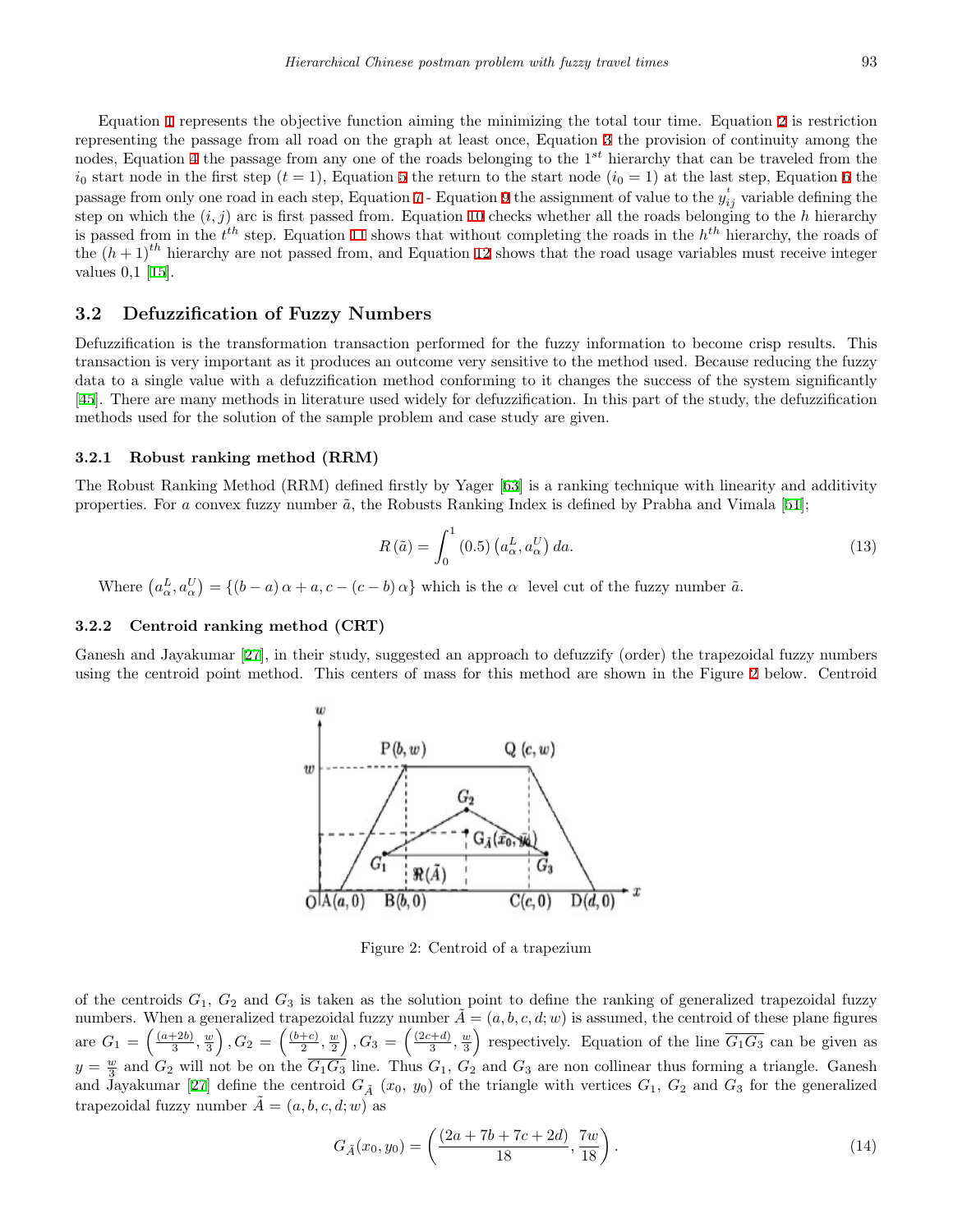Later on, Christi [\[10](#page-15-19)] had developed this approach to be used in triangular fuzzy numbers. Accordingly, at a  $\tilde{A}$  =  $(a, b, d, w)$  triangular fuzzy number (provided that  $c = b$ ), the generalized form of this approach is as follows:

$$
G_{\tilde{A}}(x_0, y_0) = \left(\frac{(2a + 7b + d)}{9}, \frac{7w}{18}\right).
$$
\n(15)

#### **3.2.3 Kwong-Bai method**

Kwong and Bai [\[41](#page-16-19)] showed that the triangular fuzzy numbers can be defuzzified using the formula below. As  $M =$  $(l, m, u)$  is a triangular fuzzy number, the defuzzification operation is performed as such:

$$
M_d = \frac{l + 4m + u}{6}.\tag{16}
$$

#### **3.2.4 Best nonfuzzy performance value (BNP)**

 $(l, m, u)$  parameters, in respective order, are the lower, mid and upper values of the triangular fuzzy number, the defuzzification operation is performed with the following formula using the BNP suggested by Hsieh et al. [[32\]](#page-16-20).

$$
(BNP)_i = \frac{(u_i - l_i) + (m_i - l_i)}{3} + l_i.
$$
\n(17)

#### **3.3 Heuristic algorithm**

In the solution of NP-hard problems that cannot be solved with crisp methods, that need intense calculation complexity and solution time, heuristic methods are utilized. In the scope of this study, as the considered real-life problem is on large scale, for reaching an acceptable solution to the problem in a reasonable time, a heuristic algorithm based on a greedy algorithm is developed. The greedy algorithm advances at each step by selecting the best among the alternative options. At each stage, the best solution value found using the local information can be the global optimal solution value. In this study, the logic of the heuristic algorithm developed can be summarized as follows: Following the hierarchies,



<span id="page-7-0"></span>Figure 3: Pseudo code of heuristic algorithm

firstly the list of the unvisited roads is kept for the vehicle getting on the way from the starting node. If there is an element of this list; the vehicle chooses the closest path to itself with minimum time among these roads that have not been visited. If there are no previously non-selected roads, i.e. if all the roads had been used, the road with the shortest time is selected among all the selected roads. In any one of these two stages, a node or an arc shall be selected. Then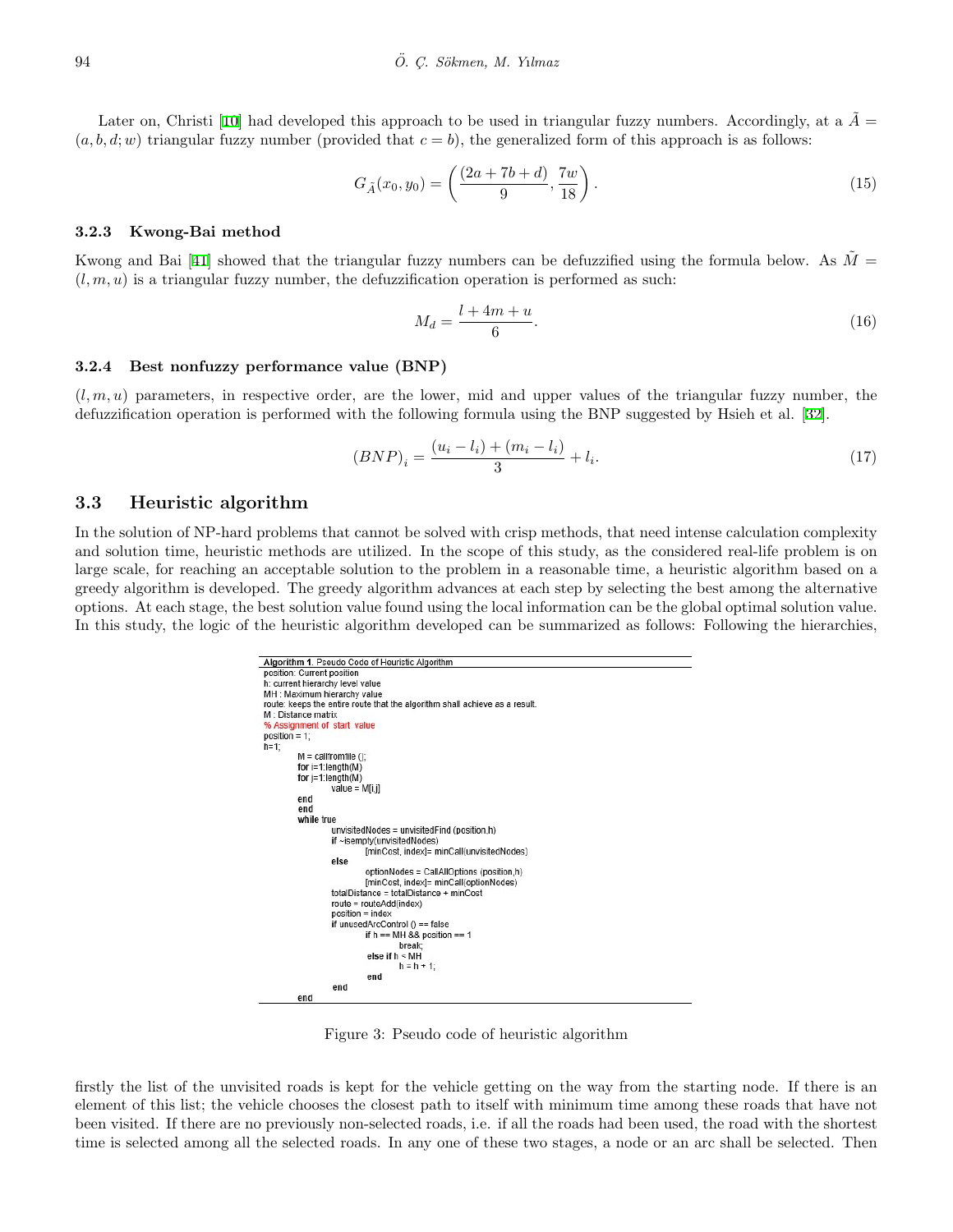the selected node is added to the route and the cost value of the selected arc is added to the total cost value and an update is performed. When no unvisited roads are left for any of the hierarchies on the graph, the vehicle shall return to the point where it is present to the starting point. The pseudo-code of the heuristic algorithm developed using the programming language Matlab-2019b is illustrated in Figure [3](#page-7-0).

#### **3.4 Meta-Heuristic algorithm**

Meta-heuristic algorithms developed driven by natural phenomena are generally preferred for the solution of complex optimization problems with NP-hard structure that cannot be resolved in a reasonable time with precise solution methods as the problem size rises. One of the meta-heuristics commonly applied in literature is for this purpose is ACO. In 1992, prompted by the natural food-finding process of ants, ACO was first developed by Marco Dorigo [[21](#page-15-20)]. The fundamental logic of ACO is briefly as follows. In order to find the shortest route between the nest and food, ants make use of the pheromone substance that provides communication between themselves. The substance that ants release and leave their way to create scent is called Pheromone. On the short routes between food and nest, the amount of scent emitted by this substance is more powerful. Ants seem to prefer the path where this scent is intense, by identifying the pheromone scents generated by other ants to locate food, and this path is deemed as the shortest route. The routes with lesser pheromones are also maintaining a possibility to be chosen by the ants, but the ones with stronger smell density are more likely to be chosen. Selection of paths with less scent avoids the use of the same path by all ants and enables new and shorter paths to be found [[53\]](#page-17-20). In addressing search and optimization problems with artificial systems, these natural feeding activities of real ants have been used. The logic of the meta-heuristic algorithm used in this research and established based on ACO is similar to ACO, yet this algorithm has very distinct features compared to ACO. In this algorithm, the amount of pheromones used in ACO does not matter. Because a path/edge can be passed over more than one time in HCPP. If each edge was passed only once, we could then assign a certain amount of pheromones to each road. Since a route can be used more than once, the pheromone amount does not matter here. For this purpose, "visit data" is used in this algorithm instead of concentrating on the amount of pheromone, indicating how many times a road has passed. In short, since this ACO-based algorithm does not work on the pheromone amount, visit data is used to minimize costs and avoid facing an obstacle with local minimums. Hence, the visit data matrix was created with the logic of attempting to persuade the ant to use the road less since passing from a particular road less would mean that the overall cost would be low as well. Basically, the algorithm consists of 3 main steps such as beginning, selection process of ant and update, and ending. The number of ants in the algorithm was estimated to be 300 in the initial state and the number of iterations was decided to be 1000. At the selection process, the ant can make a selection through three different options which are the routes in the database, the remaining route, or the visit data. The values of visit data, effect, and distance effect parameters used for the ant database path selection process are 4 and 0.3, respectively. The role of the visit data effect as stated earlier theoretically is the opposite of the pheromone effect in ACO. The distance effect is the parameter that defines how the distance value affects the probability of a specific edge is selected. Furthermore, according to the ant's visit results, 4 parameters, alpha, beta, theta, and gamma, are used in the selection process. Of these, alpha is the effect of the final visit data on the selection and its value is 0.7. Beta is the effect of edge length or cost on the selection and its value is 0.3. While the theta is the effect of the global visit data on the selection, and its value is 0.6. Finally, gamma is the effect of the local visit data on the selection and its value is 0.4. The global visit data used in this selection process is the common matrix in which the mean score of visit data of all ants is determined and a certain amount of it has evaporated as well. The local visit data reflects the visit data obtained so far by only the current ant. In other words, the ant takes into account both the number of times it has taken this path previously and how often it has been used on average by other ants when making a selection. The final pheromone amount (*F P A*) is calculated as follows.

$$
FPA = (local \quad pheromone \quad amount^{gamma}) * (global \quad pheromone \quad amount^{theta}). \tag{18}
$$

The local visit data pertaining to the edge the ant visited, the overall distance traveled, and the cost values of the path within the current hierarchy are updated after the selection process of the ant is finished. The node selected is added to the ant's route. At the end of the iteration, after all the ants completed their route, the visit data are collected and updated. The pseudo-code of the meta-heuristic algorithm developed using the programming language Matlab-2019b is illustrated in Figure [4.](#page-9-0)

# **4 Application**

In this section of the study, in order to show the applicability of the methods and the difference of the route and cost results, firstly a small-size hierarchical network and then a large-scale real-life problem is handled. The results acquired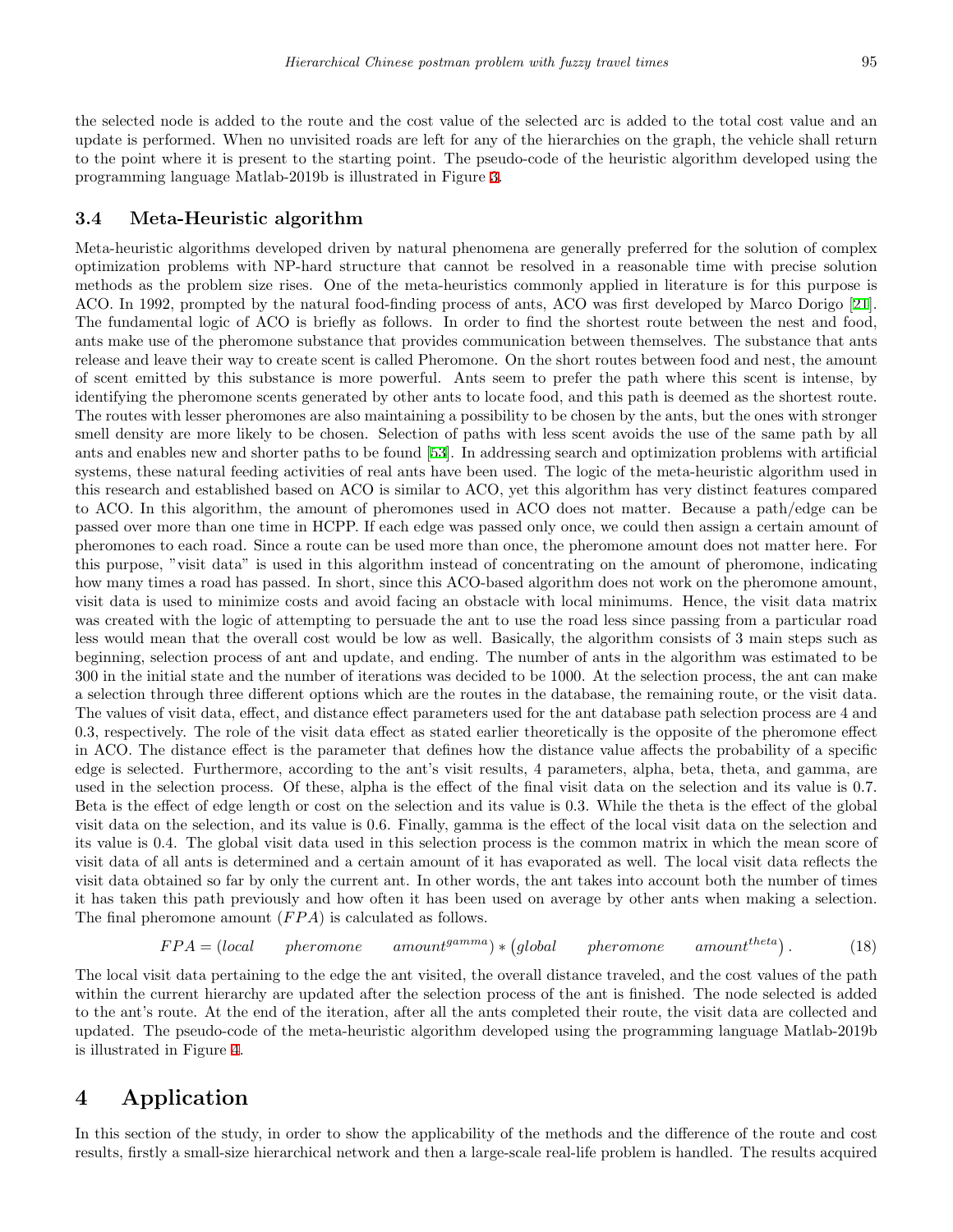```
Algorithm 2. Pseudo Code of Meta-Heuristic Algorithm
 HN —Number of hierarchies in the data set. h = 1,2,3,4,5...,HN
 NN - Total number of nodes in the data set
 CM ← Cost / distance / time matrix between nodes
HM — dimensional matrix with the size of DSxDS that shows which hierarchy the roads between nodes have<br>VD (Visit Data) — Matrix which has DSxDS dimensions to be allocated to each ant before initiating the route and with in
 MVD (Mutual Visit Data) - Matrix with dimensions of DSxDS which retains the visit data of ants that form a route in an iteration and whose values are reset if
 required after the iteration is completed.
 GVD (General Visit Data) — Matrix that has DSxDS dimensions and keeps the mean score of the ants' past visit data.<br>GVD (General Visit Data) — Matrix that has DSxDS dimensions and keeps the mean score of the ants' past visi
bierarchically that are received from the ants.<br>GBR ← Global Best Route (It represents the best route among all results until that moment.)
 GBD << Global Best Distance
k \leftarrow An empty ant object-sample<br>M = \text{callfromFile}();<br>for i = 1: DS
                 for j = 1: DS
                                  value = CM[i,j]end
                 end
                 For iter = 1:totalnumberofiterations
                 for antCount = 1:totalNumberofAnts
                                  k \leftarrow Createant():
                                  while true
                                                  if makekthchoice()==- 1
                                                                  break
                                 if kthrouteDistance > globalBestDistance>
                                                  GBR = kthRoute
                                                  GBD = kthrouteDistance
                                  MVD = MVD + kthVDFor i = 1:HS
                                                  [hRoute, hCost] = kthhierarchyRoutes (h)<br>if GHR Findworse (hthRoute) == true && availableControl(hRota)
                 Change (hRoute, hCost)<br>GVD = (GVD*Amountofevaporation + MVD/TotalNumberofAnts)/2
                 MVD = 0Selection function for % ant
NTA(Not Traveled Arc)—It represents the arcs that the ant has not traveled before in the current hierarchy.
alpha \leftarrow Coefficient which is determining the effect of GVD and ant's VD on mutual selection for a road.<br>beta \leftarrow Coefficient which is determining the effect of road length on selection
theta \leftarrow Coefficient which is determining the effect of the road between 2 nodes in GVD on the selection
gamma ←Coefficient which is determining the effect of the road between 2 nodes and the VD value of the ant on the selection<br>NTA = FindnotvisitedArc(kthHN);
if NTA == [] && kthHN == maxHierarchy && kthlocation == 1
return -1;<br>else if NTA == [] && kthHN ~ = maxHierarchy
                 kthHN = kthHN + 1else
                  NTA = FindnottraveledArc(kthHN);
              if NTA \sim E<br>Options = NTA;
                      else
                     Options = Findarc(kthHN)
                 if (kthlmonnewRoute== false) && isempty (kthsingleRoute)
                                   for i = 1: length (options)
                                                     matchedRoute = min(GHR, [kthRoute + options (i)])
                                                     if matchedroute = 0data (i) = 0;
                                           else
                                                    data (i) = matchedRoute;
                 (data == 0) = 0.0001 * min (data \sim = 0);
                                   selectedNode = rouletteSelection(options, data);
                                   routes = control (GHR, [kthroute, selectedNode])
                                   if length (routes) == 1
                                   kthsingleRoute = routes;<br>
else if length (routes) == 0
                                            Imonkthnewroute = true;
                 elseif isempty (kthsingleRoute) ~ = true<br>s→Deviation Rate
                                   selectedNode = kthsingleRoute (1);
                  selectedNode = kthsingle<br>
kthsingleRootte(1) = []<br>
if generaterandomNumber () <s<br>
kthsingleRootte = [];<br>
Imonkthnewroute = true;<br>
Flee // Decide Based On Visit Data;
                 Imonkthnewroute = tru<br>Else // Decide Based On Visit Data
                                   Options = Findarc(kthHN);
                 Options = Findarc(kthFIN);<br>
For i = 1: length (options)<br>
M1 = CM[kthLocation, options (i)]<br>
X = kthVD[kthlocation, options (i)]<br>
Y = GVD [kthlocation, options (i)]<br>
if X <= 0 && Y = 0<br>
Valua (i) = ((1 / M1Whata);
                                    Value (i) = ((1 / M1)^beta);
                                   elseif X \le 0 && Y > 0value (i) = (1 / (Y ^ alpha)) * (1 / (M1 ^ beta));
                                   elseif X> 0 && Y> 0
                                                     value (i) = ((1/(X ^ gamma * Y^theta))^alpha* (1/(M1 ^beta))
                                   else
                                                     value(i) = ((1/X) ^alpha) * ((1/D1) ^beta)
                  selectedNode = rouletteSelection(value);
 kthroute = [kthroute, selectedNode]
 kthrouteDistance = kthrouteDistance + CM [kthroute, selectedDugum]
kthVD[kthlocation, selectedNode] + = 1;
```

```
return selectedNode;
```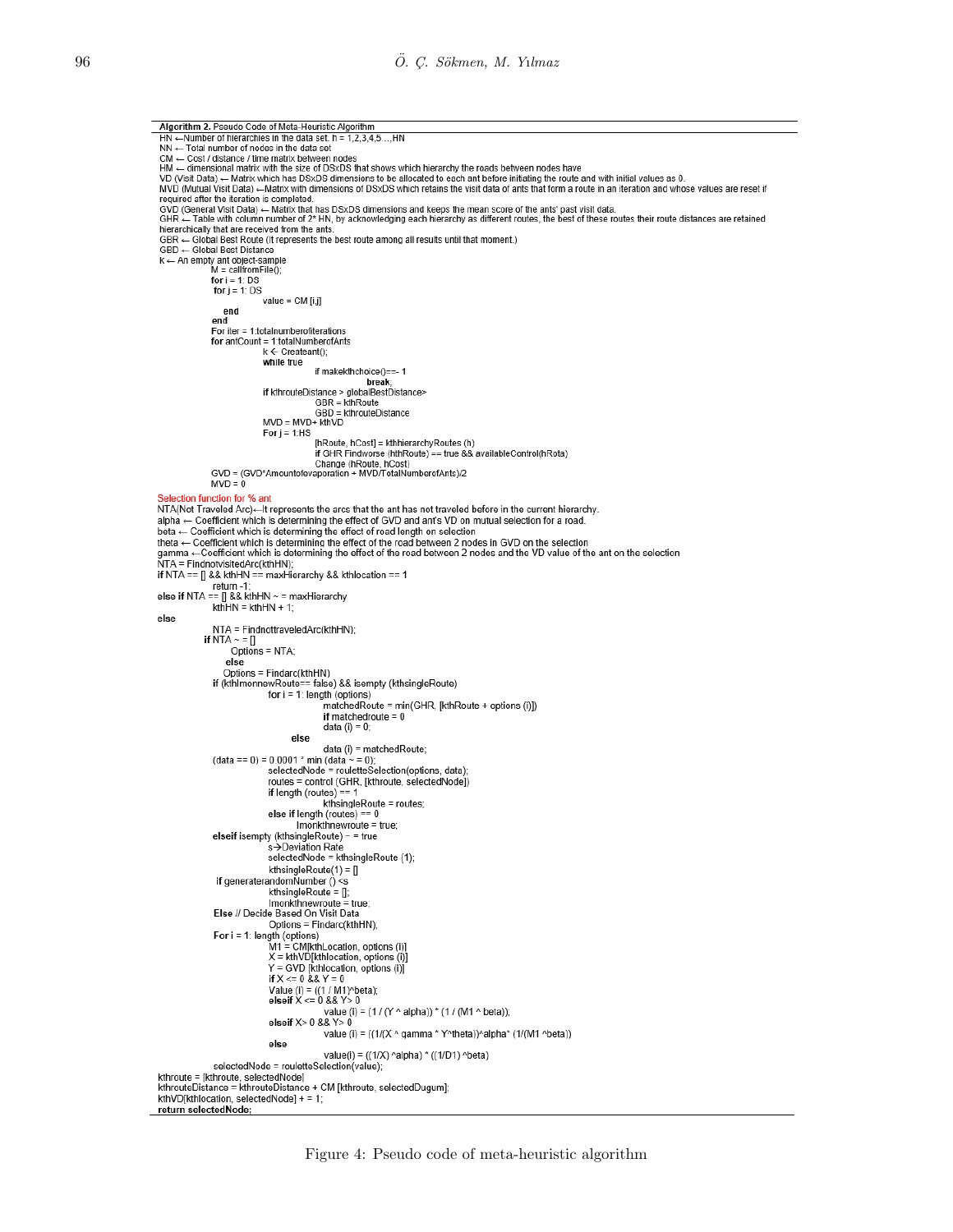according to the different ranking techniques are presented in comparison.

#### **4.1 Numerical example on a small-size hierarchical network**

In this section, a hierarchical network is used that is developed by Dror et al. [\[22](#page-15-5)]. and also used by Ghiani and Importa [[30\]](#page-16-7) in their studies. The travel times between the nodes change depending on the variables like weather conditions, traffic intensity, traffic accidents, maintenance, and repair works, so that the objective function coefficients on the sample problem are taken as fuzzy and triangular fuzzy numbers are used. In the problem, the aim is to minimize the total tour time. The network of the problem is given in Figure [5.](#page-10-0)



<span id="page-10-0"></span>Figure 5: Hierarchical network

In the given unidirectional network,  $V = \{1, 2, 3, 4, 5, 6, 7, 8\}$  shows the set of nodes and  $E = \{E_1 \cup E_2 \cup E_3\}$  shows the set of arcs.  $E_1 = \{(1, 2), (2, 3), (2, 4)\}, E_2 = \{(3, 5), (5, 6), (4, 6), (4, 7), (6, 7)\}, E_3 = \{(2, 8), (1, 8)\}.$ 

Here *E*<sup>1</sup> indicates the roads to be passed with primary precedence, *E*<sup>2</sup> indicates the ones with secondary precedence and  $E_3$  indicates the ones with tertiary precedence. In this 8 nodes network, the time passing while going from one node to another is shown in triangular fuzzy numbers in minutes. For example, while under normal traffic conditions the travel time is 20 minutes from point 1 to point 2, in times when the traffic intensity is less (like night time) this time is 7 minutes and when the traffic intensity is high (rush hours, weather conditions etc.) it becomes 30 minutes. The fuzzy cost matrix and the objective function of the problem are given below. The Equation [2](#page-5-1) - Equation [12](#page-5-10) constraints presented in Section 3.1 are used.

$$
\begin{bmatrix}\n\tilde{C}_{ij}\n\end{bmatrix}_{8x8} = \n\begin{bmatrix}\n-\frac{7}{20,30} & - & - & - & - & - & - & - & (1,8,22) \\
-\frac{7}{20,30} & - & \frac{7}{20,38} & - & - & (6,12,50) & - & - & - & (4,9,36) \\
-\frac{7}{20,30} & - & - & \frac{7}{20,38} & - & - & (6,12,50) & - & - & - & - \\
-\frac{7}{20,30} & - & - & - & \frac{7}{20,30} & - & - & (7,18,49) & - & - & - \\
-\frac{7}{20,30} & - & - & - & \frac{7}{20,30} & - & (7,18,49) & - & - & - \\
- & - & - & - & - & (2,19,50) & - & (8,11,24) & - & - \\
(1,8,22) & (4,9,36) & - & - & - & - & - & - & - & - \\
\end{bmatrix}, (19)
$$

$$
Min\tilde{Z} \sum_{i=1}^{n} \sum_{j=1}^{n} \sum_{t=1}^{T} c_{ij} x_{ij}^{t} = R(7, 20, 30) x_{121} + R(1, 8, 22) x_{181} + \dots + R(4, 9, 36) x_{82T}.
$$
\n(20)

The problem is first solved according to the values of the original times in the cost matrix (when the traffic conditions are assumed normal) and the optimal travel time is found as 185 and the optimal tour route as 1-2-4-2-3-5-6-4-6-7-4-2-8-1. Later on, in order to transform the triangular fuzzy time values on the cost matrix into crisp values, in order, the RRM, the CRT, the Kwong-Bai Method, and the BNP methods are used. Using the net values acquired via defuzzification of the fuzzy time matrixes, a new matrix is formed and on Intel Core i7 2600 CPU 8 GB RAM computer, it is solved using GAMS 24.2.3 version. According to the new cost matrix formed via using these ranking methods, the problem is solved on the GAMS Program and the optimal route and solutions are found as indicated below. When the triangular fuzzy numbers are defuzzified by the RRM, the cost values in Table [1](#page-11-0) are acquired. When the problem is solved according to the net cost values acquired via using the RRM, the optimal tour time is found as 218.75 and the optimal tour route as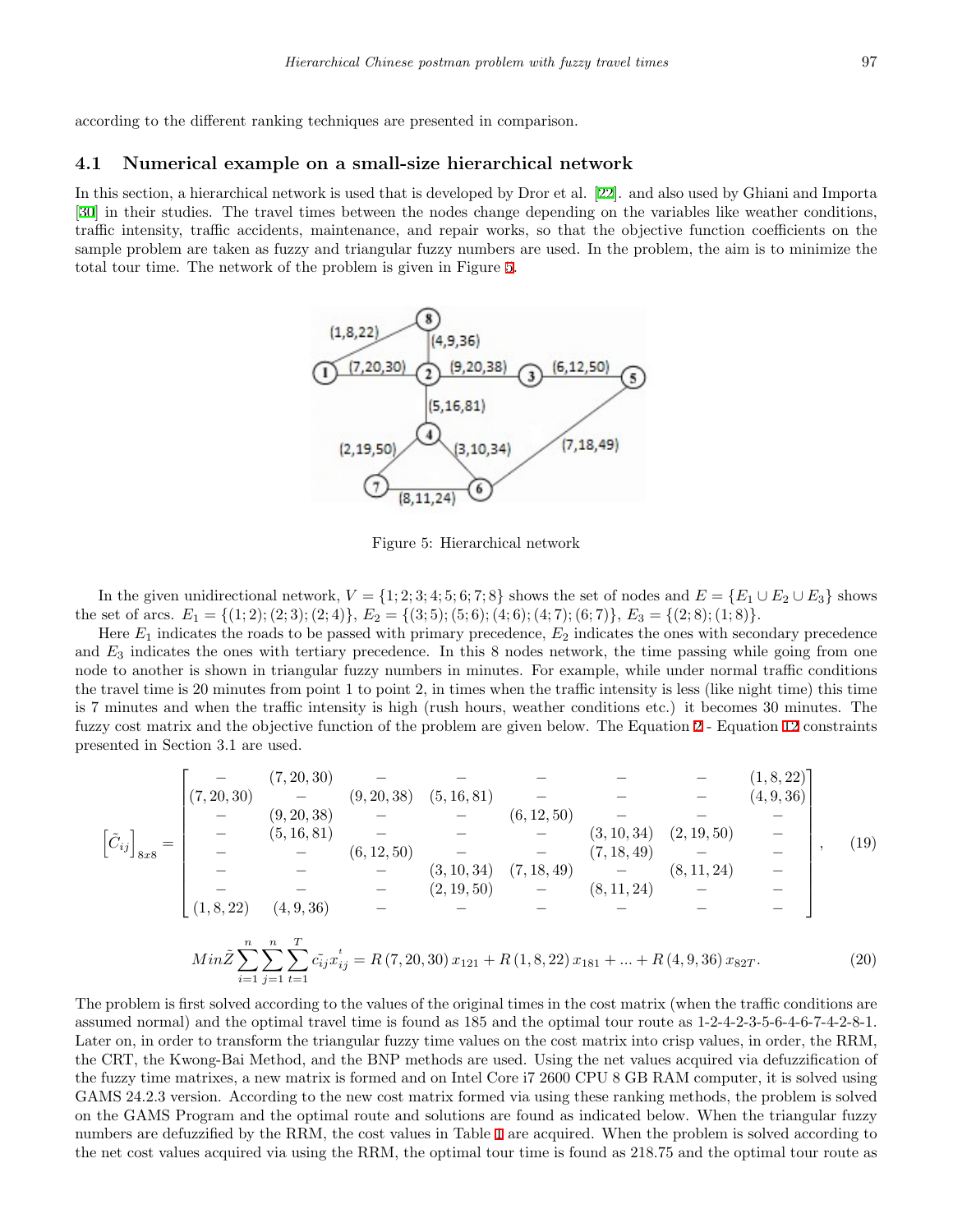|                |       |                | $\check{ }$<br>$\cdot$ | ິ     |    | ີ     |      |      |
|----------------|-------|----------------|------------------------|-------|----|-------|------|------|
| <b>Nodes</b>   |       | 2              | 3                      | 4     | 5  | 6     |      | 8    |
|                |       | 19.25          |                        |       |    |       |      | 9.75 |
| $\bf{2}$       | 19.25 | $\overline{a}$ | 12.75                  | 29.5  |    |       |      | 14.5 |
| 3              |       | 12.75          |                        |       | 20 |       |      |      |
| $\overline{4}$ |       | 29.5           |                        |       |    | 14.25 | 22.5 |      |
| 5              |       |                | 20                     |       |    | 23    |      |      |
| 6              |       |                |                        | 14.25 | 23 |       | 13.5 |      |
|                |       |                |                        | 22.5  |    | 13.5  |      |      |
| 8              | 9.75  | 14.5           |                        |       |    |       |      |      |

<span id="page-11-0"></span>Table 1: Defuzzifying by Yagers ranking technique

<span id="page-11-1"></span>Table 2: Defuzzifying by CRT

|              |      |                          |      | $\cdot$ | $\circ$<br>$\sim$ |                          |      |      |
|--------------|------|--------------------------|------|---------|-------------------|--------------------------|------|------|
| <b>Nodes</b> | 1    | 2                        | 3    | 4       | 5                 | 6                        |      | 8    |
| 1            |      | 7.95                     |      |         |                   |                          |      | 3.46 |
| $\bf{2}$     | 7.95 | $\overline{\phantom{a}}$ | 8.47 | 8.77    |                   |                          |      | 4.62 |
| 3            |      | 8.47                     |      |         | 6.31              |                          |      |      |
| 4            |      | 8.77                     |      |         |                   | 4.75                     | 8.08 |      |
| 5            |      |                          | 6.31 |         |                   | 8.17                     |      |      |
| 6            |      |                          |      | 4.75    | 8.17              | $\overline{\phantom{a}}$ | 5.05 |      |
| 7            |      |                          |      | 8.08    |                   | 5.05                     |      |      |
| 8            | 3.46 | 4.62                     |      |         |                   |                          |      |      |
|              |      |                          |      |         |                   |                          |      |      |

1-2-3-2-4-6-4-7-6-5-3-2-8-1. When the triangular fuzzy numbers are defuzzified by the CRT, the cost values in Table [2](#page-11-1) are acquired. When the problem is solved according to the net cost values acquired via using the CRT, the optimal tour time is found as 87.32 and the optimal tour route as 1-2-3-2-4-6-7-4-6-5-3-2-8-1. When the triangular fuzzy numbers are defuzzified by the Kwong-Bai Method, the cost values in Table [3](#page-11-2) are acquired. When the problem is solved according to the net cost values acquired via using the Kwong-Bai Method, the optimal tour time is found as 228.170, and the optimal tour route as 1-2-3-2-4-6-4-7-6-5-3-2-8-1. When the triangular fuzzy numbers are defuzzified by the BNP, the cost values in Table [4](#page-12-0) are acquired. When the problem is solved according to the net cost values acquired via using the BNP Method, the optimal tour time is found as 263.330 and the optimal tour route as 1-2-3-2-4-7-6-4-6-5-3-2-8-1. The values acquired according to the different defuzzification methods are summarized on the comparison in Table [5](#page-12-1).

As indicated before, when the problem is solved according to the original values on the cost matrix the optimal travel time was found as 185 and the optimal tour route as 1-2-4-2-3-5-6-4-6-7-4-2-8-1. As seen from the results, when the cost matrix is taken as fuzzy, depending on the defuzzification technique used, the optimal tour time and route change. We see that the cost (travel time) can be minimized by the application of CRT. Also from the results, it can be seen that all the solution times for every method are under 1 minute.

#### **4.2 Case study**

In this real-life problem, it is aimed to find the best route or routes to realize the maintenance works of the roads under the task field of the Turkish Highways 12*th* Regional Directorate with minimum travel time. In such real-life problems, the travel times between the centers, depending on the traffic intensity of the different times within the day, and thus the solution giving the lowest cost is not fixed. Therefore, in this study, considering the traffic intensity, the day is divided into 4 different time frames. Thus, the objective function coefficients representing the travel times between the nodes are taken as trapezoidal fuzzy numbers.

This network considered for determining the shortest distance route on the unidirectional roads by Yılmaz [[65](#page-17-11)] previously, when considering a highway network, can be transformed into a general graph  $G = (V, E)$  consisting

|              |      |       | Table 3: Defuzzifying by Kwong-Bal method |       |       |       |       |       |
|--------------|------|-------|-------------------------------------------|-------|-------|-------|-------|-------|
| <b>Nodes</b> |      | 2     | 3                                         |       | 5     |       |       | 8     |
|              |      | 19.5  |                                           |       |       |       |       | 9.17  |
| 2            | 19.5 |       | 21.17                                     | 25    |       |       |       | 12.67 |
| 3            |      | 21.17 |                                           |       | 17.33 |       |       |       |
| 4            |      | 25    |                                           |       |       | 12.83 | 21.33 |       |
| 5            |      |       | 17.33                                     |       |       | 21.33 |       |       |
| 6            |      |       |                                           | 12.83 | 21.33 |       | 12.67 |       |
|              |      |       |                                           | 21.33 |       | 12.67 |       |       |
| 8            | 9.17 | 12.67 |                                           |       |       |       |       |       |

<span id="page-11-2"></span>Table 3: Defuzzifying by Kwong-Bai method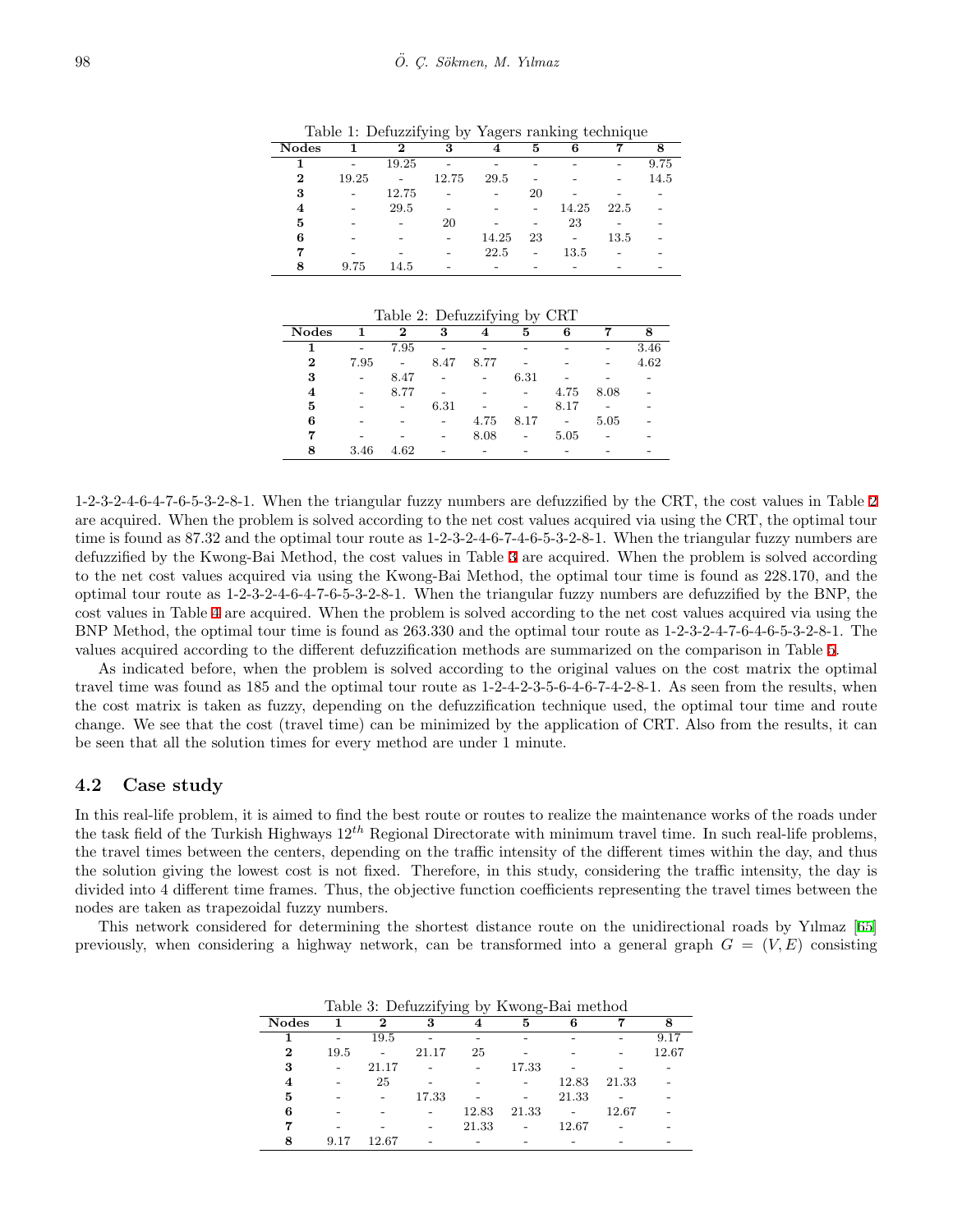| $\frac{1}{2}$<br>--- |                          |                          |                          |                          |                |                |       |       |
|----------------------|--------------------------|--------------------------|--------------------------|--------------------------|----------------|----------------|-------|-------|
| <b>Nodes</b>         |                          | 2                        | 3                        | 4                        | 5              | 6              |       | 8     |
|                      |                          | 19                       |                          |                          |                |                |       | 10.33 |
| $\bf{2}$             | 19                       | $\overline{\phantom{0}}$ | 22.33                    | 34                       |                |                |       | 16.33 |
| 3                    | $\overline{\phantom{0}}$ | 22.33                    | $\overline{a}$           | $\overline{\phantom{0}}$ | 22.67          |                |       |       |
| $\overline{\bf 4}$   |                          | 34                       |                          |                          |                | 15.67          | 23.67 |       |
| 5                    |                          | $\overline{\phantom{0}}$ | 22.67                    |                          |                | 24.67          |       |       |
| 6                    |                          |                          |                          | 15.67                    | 24.67          | $\blacksquare$ | 14.33 |       |
|                      |                          |                          | $\overline{\phantom{0}}$ | 23.67                    | $\blacksquare$ | 14.33          |       |       |
| 8                    | 10.33                    | 16.33                    |                          |                          |                |                |       |       |

<span id="page-12-0"></span>Table 4: Defuzzifying by BNP

<span id="page-12-1"></span>

|  |  | Table 5: Comparison of ranking techniques |
|--|--|-------------------------------------------|
|  |  |                                           |
|  |  |                                           |

| Methods          | <b>Optimal Tour Route</b>                               | <b>Optimal Tour Time</b> | $\tau$ Cplex<br>$(\mathrm{sn})$ |
|------------------|---------------------------------------------------------|--------------------------|---------------------------------|
| $R_{\rm RM}$     | $1-2-3-2-4-6-4-7-6-5-3-2-8-1$                           | 218.75                   | 28.061                          |
| CRT              | $1-2-3-2-4-6-7-4-6-5-3-2-8-1$                           | 87.32                    | 30.563                          |
| Kwong-Bai Method | $1-2-3-2-4-6-4-7-6-5-3-2-8-1$                           | 228.170                  | 10.142                          |
| <b>RNP</b>       | $1 - 2 - 3 - 2 - 4 - 7 - 6 - 4 - 6 - 5 - 3 - 2 - 8 - 1$ | 263.330                  | 13.575                          |

of main roads, side roads, and intersections.  $G = (V, E)$  graph is divided into two sub-networks  $G = (V, E)$  $G^1(V, E^1)$   $\cup G^2(V, E^2)$ . The state roads, provincial roads, and some district roads where the traffic is intense in general are determined as primary precedence and other roads as secondary precedence [[65\]](#page-17-11).

Under the scope of this study, whereas, as it is aimed that the shortest route for a maintenance vehicle traveling along with all the graph considering the precedence relations of the roads at different time frames of the day, the problem is solved as an HCPP-FTT. The graph view of the problem is given in Figure [6.](#page-12-2) In this network consisting of 75 nodes



<span id="page-12-2"></span>Figure 6: Highways 12*th* regional directorate task field roads network view

and 90 connections, the first roads to be visited by the maintenance vehicle are defined in the  $(E_1)$  first hierarchical class and other roads in  $(E_2)$  the second hierarchical class. In the graph, times are used in minutes on the objective function. The fuzzy objective function of the problem is given below and the Equation [2](#page-5-1) - Equation [12](#page-5-10) constraints given in Section 3.1 are used. (As node count is large, only the start and end values are given in the objective function):

$$
Min\tilde{Z} \sum_{i=1}^{n} \sum_{j=1}^{n} \sum_{t=1}^{T} c_{ij}^{*} x_{ij}^{t} = R(9, 11, 15, 19) x_{121} + R(11, 13, 16, 21) x_{151} + ... + R(19, 25, 32, 35) x_{7530T}.
$$
 (21)

The trapezoidal fuzzy numbers here mean the following: For example, while it takes 9 minutes to travel from point 1 to point 2 in the time frame where the traffic intensity is minimum, in the time frame where the traffic intensity is at maximum this time becomes 19 minutes. The interim values (11 and 15 minutes) show the travel times in other time frames based again on the intensity. The fuzzy time matrix in size of 75x75 is defuzzified using the RRM and CRT.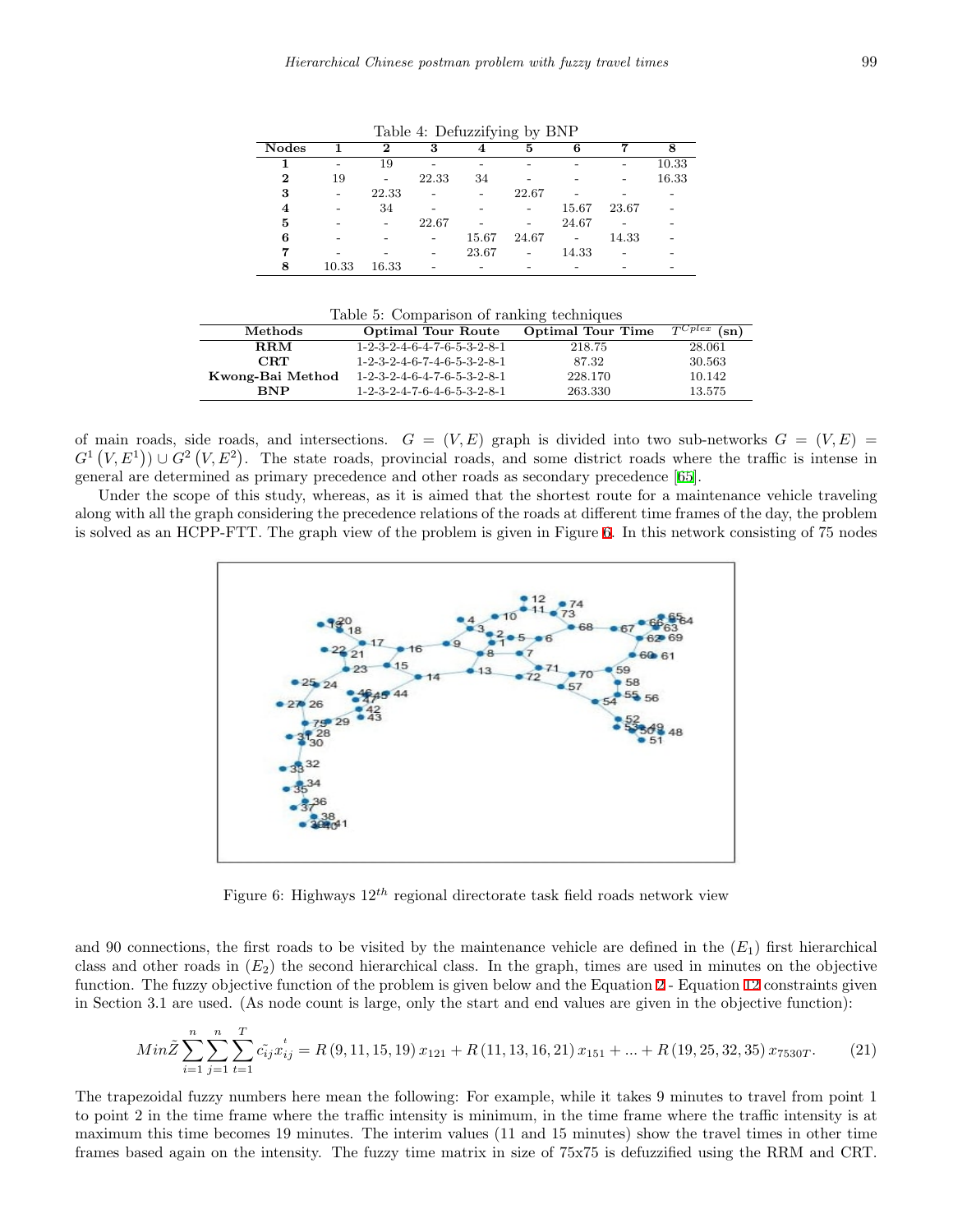<span id="page-13-0"></span>Table 6: Heuristic and meta-heuristic approaches solution results

| Algorithms     | $\bf Methods$  | Optimal Tour Time( $MinZ$ )(min) | Computer solution time $T^{SA}(sec)$ |
|----------------|----------------|----------------------------------|--------------------------------------|
| Heuristic      | $\mathbf{RRM}$ | 198872.5                         | 0.994061                             |
|                | $\rm CRT$      | 38532.2                          | 0.352818                             |
| Meta-Heuristic | $\mathbf{RRM}$ | 3374.1                           | 2663.45                              |
|                | $\rm CRT$      | 1541                             | 14496.66                             |

The net values acquired as the result of these calculations are used to form new cost matrixes and objective functions. When the trapezoidal fuzzy numbers are defuzzified using the RRM, the objective function given below is acquired (As node count is large, only the start and end values are). The Equation [2](#page-5-1) - Equation [12](#page-5-10) constraints given in the Section 3.1 are used.

$$
MinZ \sum_{i=1}^{n} \sum_{j=1}^{n} \sum_{t=1}^{T} c_{ij} x_{ij}^{t} = 13.5x_{121} + 15.3x_{151} + \dots + 27.8x_{7530T}.
$$
\n
$$
(22)
$$

Defuzzification operation is conducted for all the roads and as an example, the defuzzification operation for road 1-2 in step 1 is given below.

$$
R(9, 11, 15, 19) x_{ij}^t = R\left(\tilde{C}_{121}\right) = \int_0^1 (0.5) \left\{ (11 - 9)\alpha + 9, 19 - (19 - 15)\alpha \right\} da = 13.5. \tag{23}
$$

When the trapezoidal fuzzy numbers are defuzzified using the CRT, the objective function given below is acquired (As node count is large, only the start and end values are). And again the Equation [2](#page-5-1) - Equation [12](#page-5-10) constraints given in Section 3.1 are used.

$$
MinZ \sum_{i=1}^{n} \sum_{j=1}^{n} \sum_{t=1}^{T} c_{ij} x_{ij}^{t} = 5.1x_{121} + 5.8x_{151} + \dots + 11x_{7530T}.
$$
\n(24)

Defuzzification operation is conducted for all the roads and as an example, the defuzzification operation for road 1-2 in step 1 is given below.

$$
\tilde{C} = (9, 11, 15, 19) x_{ij}^t = G_{\tilde{C}}(x_0, y_0) = \left(\frac{(2a + 7b + 7c + 2d)}{18}, \frac{7w}{18}\right) = 5.1.
$$
\n(25)

The handled Np-hard class problem is a large-scale one thus an optimum solution could not be reached in a reasonable time in the mathematical model. Therefore, utilizing the heuristic and metaheuristic methods developed in the study is provided for achieving results faster with acceptable solutions. The proposed algorithms aim to minimize the overall travel time of the maintenance vehicles used for road maintenance. For the solution of the problem Matlab-2019b program, a computer with Intel Core i9 9900K processor, 32 GB ram is used, and the results are achieved. By running the algorithms, the best vehicle routes achieved according to both ranking techniques are found. As in the small sample problem handled, also in this real-life problem, different routes are acquired as the result of two methods. However, due to the properties of HCPP, in both techniques, the first starting point of the vehicle is node number 1 and the vehicle returns to the starting point after completing the tour, and the precedence relations are provided for. The minimum total travel times (minutes) and computer solution times TSA (seconds) that are obtained using heuristic and meta-heuristic algorithms are given in Table [6](#page-13-0). Due to the large scale of the problem, not the entire routes are added to the table. As can be seen from the results, the cost matrix, when considered as fuzzy, the optimum tour time and route change significantly according to the defuzzification technique used. As similar to the result of the small-scale problem, here also we see that the cost (travel time) can be minimized by applying CRT. Again, which can be seen in Table [6,](#page-13-0) in terms of the objective function, the meta-heuristic algorithm provides better results than the heuristic and is more effective. Based on the findings obtained using the heuristic algorithm for the RRM method, the objective function value is 58.9 times the value obtained using the meta-heuristic algorithm. Based on the findings obtained using the heuristic algorithm for the CRT method, the objective function value is 25 times the value obtained using the meta-heuristic algorithm. Since metaheuristics carry out an intense and in-depth search in the solution space, higher quality outcomes are expected to take place. While the meta-heuristic algorithm gives better results in a given network, when we look at solution times, heuristic algorithms are better than metaheuristic. It can be seen that the computer solution times for the heuristic are less than 1 minute. For the RRM method, the computer solution time is 2679.36 times the value obtained using the meta-heuristic algorithm, according to the results obtained using the heuristic algorithm. For the CRT method, the computer solution time is 41088.2 times the value obtained using the meta-heuristic algorithm, according to the results obtained using the heuristic algorithm.Utilizing the fuzzy travel times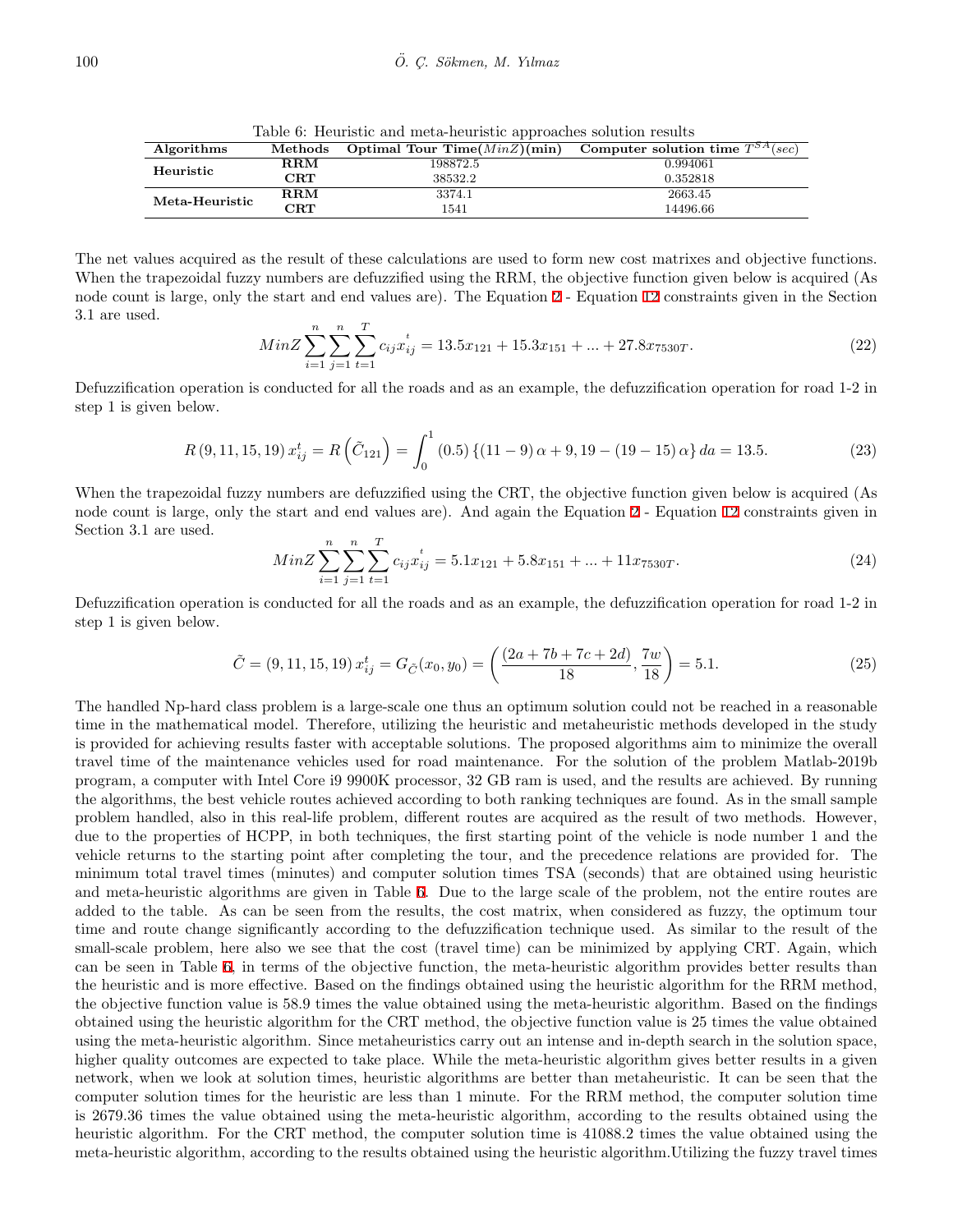in the objective function, it is aimed to prevent wastage and inconsistencies that may be caused by incorrect planning. With the routing studies performed using two different defuzzification techniques, the unnecessary repetitions of the vehicle on the roads are avoided. Also, by considering the hierarchy of the roads, it is provided that the maintenance operations at the areas where the traffic is intense, that are used more in real life are performed before.

# **5 Conclusion**

In this study, the Hierarchical Chinese Postman Problem With Fuzzy Travel Times (HCPP-FTT), a new type of HCPP that is one of the arc routing problems and aims to minimize the total travel time is handled. In real life, when it is considered that there are passage roads based on precedence for many activities like snow plowing, salting, and garbage collection and when the money and time wastage due to the wrong planning in routing problems is taken into account, it can be said that the problem types on this field carry great importance. When the related literature is examined, it is seen that in many of the studies on the field the distances between the nodes are considered and the travel times from one node to another are ignored. However, in real life, in the inner-city transportation network, the travel times between two centers vary based on various factors like weather conditions, traffic accidents, travel start times, construction and repair works. Due to this uncertainty, in this study, the travel times are represented with fuzzy numbers. In the study, different defuzzification methods present in the literature are used and problems are solved according to the acquired net values. The optimal time and routes are detected to be varying according to the defuzzification methods. When the small-size sample problem results acquired with the help of the GAMS package program are examined it is seen that the optimal time is within the range of 87.32-263.330. Also, in this study determination of the shortest travel time route of a maintenance vehicle used on the roads under the task area of Turkish Highways 12*th* Regional Directorate is handled. It is considerably hard to represent the travel times between centers with net values based on uncertainties like traffic intensity etc. within different time frames of the day. Therefore in this case study, the day is divided into four-time frames and the travel times are represented by fuzzy numbers based on this. Utilizing Matlab-2019b programming language for the solution of the large-sized NP-hard class problem in question, a heuristic and ACO-based algorithm based on the greedy algorithm is proposed. The algorithms are run for the entire highway network in hand and an efficient result is acquired. When the achieved results are examined, it can be seen that the optimum tour time and the route change considerably. In both problem times, it is seen that the shortest travel time is achieved by the CRT. When comparing the results obtained from algorithms, meta-heuristic as an objective function is proven to provide better results than heuristic. However, it is found that the heuristic reaches fair outcomes in a shorter time than the meta-heuristic when computer solution times are compared. These findings are due to the fact that the heuristic only searches locally, whereas the entire solution space is searched by the meta-heuristic. It is aimed that this is the first study in the literature on the newly developed problem type (HCPP-FTT), the heuristic and meta-heuristic proposed for its solution, and to spread its applicability in real life.

In future studies, the objective function coefficients can be taken as different fuzzy number types and different techniques can be used to defuzzify these numbers and the problem can be resolved as such. Also, the different fuzzy number types can be defuzzified by the method used in this study and the results can be compared with the results of this study. Besides, different types of CPP can be fuzzified and be applied to large scale real-life problems. Also, different heuristic/meta-heuristic algorithm regarding large scale case studies can be developed and compared.

# **References**

- <span id="page-14-2"></span>[1] D. Ahr, G. Reinelt, *New heuristics and lower bounds for the minmax k-Chinese postman problem*, 10*th* Annual European Symposium on Algorithms, Springer, Berlin, Heidelberg, (2002), 64-74.
- <span id="page-14-0"></span>[2] R. K. Ahuja, T. L. Magnanti, J. B. Orlin, *Network flows: Theory, algorithms and applications*, Prentice Hall, New Jersey, USA, 1993.
- <span id="page-14-3"></span>[3] A. S. Alfa, D. Q. Liu, *Postman routing problem in a hierarchical network*, Engineering Optimization, **14** (1988), 127-138.
- <span id="page-14-4"></span>[4] S. Z. Aliahmadi, F. Barzinpour, M. S. Pishvaee, *A fuzzy optimization approach to the capacitated node-routing problem for municipal solid waste collection with multiple tours: A case study*, Waste Management and Research, **38**(3) (2020), 279-290.
- <span id="page-14-1"></span>[5] N. Baykal, T. Beyan, *Fuzzy logic principles and fundamentals*, Bsaklar Publisher, 2004.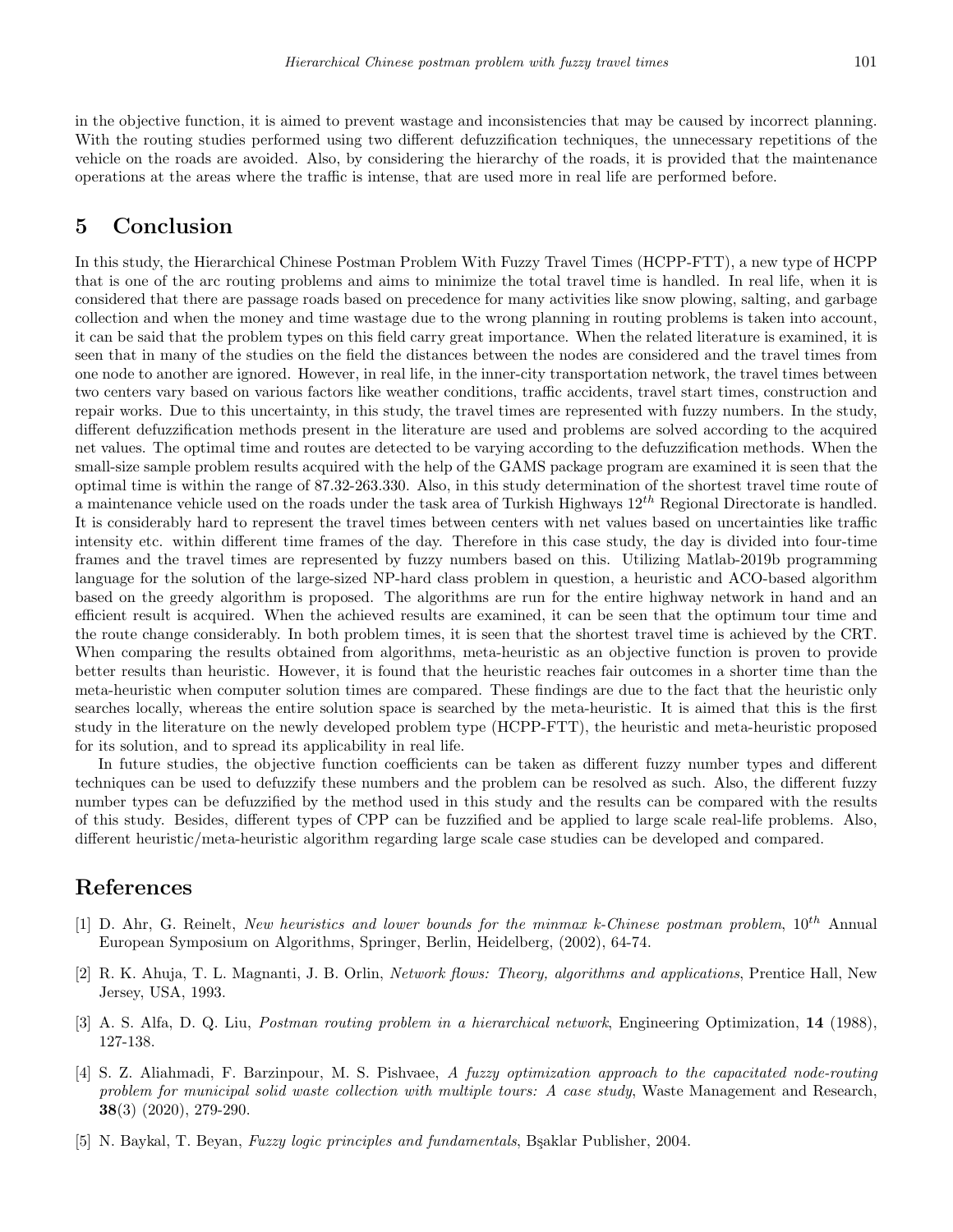- <span id="page-15-12"></span>[6] J. Botzheim, P. F¨oldesi, L. T. K´oczy, *Solution for fuzzy road transport traveling salesman problem using eugenic bacterial memetic algorithm*, In IFSA/EUSFLAT Conference, (2009), 1667-1672.
- <span id="page-15-7"></span>[7] E. A. Cabral, M. Gendreau, G. Ghiani, G. Laporte, *Solving the hierarchical Chinese postman problem as a rural postman problem*, European Journal of Operational Research, **155**(2) (2004), 44-50.
- <span id="page-15-14"></span>[8] E. Cao, M. Lai, *The open vehicle routing problem with fuzzy demands*, Expert Systems with Applications, **37**(3) (2010), 2405-2411.
- <span id="page-15-16"></span>[9] C. Changdar, G. S. Mahapatra, R. K. Pal, *An efficient genetic algorithm for multi-objective solid travelling salesman problem under fuzziness*, Swarm and Evolutionary Computation, **15** (2014), 27-37.
- <span id="page-15-19"></span>[10] M. A. Christi, *Solutions of fuzzy transportation problem using best candidates method and different ranking techniques*, International Journal of Mathematical and Computational Sciences, **11**(4) (2017), 182-187.
- <span id="page-15-9"></span>[11] M. Colombi, A. Corberan, R. Mansini, I. Plana, J. M. Sanchis, *The hierarchical mixed rural postman problem: Polyhedral analysis and a branch-and-cut algorithm*, European Journal of Operational Research, **257** (2017), 1-12.
- <span id="page-15-0"></span>[12] A. Corberan, R. Marti, J. M. Sanchis, *A grasp heuristic for the mixed Chinese postman problem*, European Journal of Operational Research, **142**(1) (2002), 70-80.
- <span id="page-15-2"></span>[13] A. Corberan, I. Plana, A. M. Rodriguez-Chia, J. M. Sanchis, *A branch and cut algorithm for the maximum benefit Chinese postman problem*, Mathematical Programming, **141**(1-2) (2013), 21-48.
- <span id="page-15-11"></span>[14] G. C. Crisan, E. Nechita, *Solving fuzzy TSP with ant algorithms*, International Journal of Computers, Communications and Control, **3** (2008), 228-231.
- <span id="page-15-10"></span>[15] M. K. Codur, M. Yılmaz, *A time-dependent hierarchical Chinese postman problem*, Central European Journal of Operations Research, **28**(1) (2020), 337-366.
- <span id="page-15-3"></span>[16] G. Dai, F. Li, Y. Sun, D. Xu, X. Zhang, *Convergence and correctness of belief propagation for the Chinese postman problem*, Journal of Global Optimization, **75**(3) (2019), 813-831.
- <span id="page-15-6"></span>[17] P. Damodaran, *A methodology for dynamic planning of road service during a snow fall*, MS. Thesis, Northern Illinois University, DeKalb, IL, 1997.
- <span id="page-15-8"></span>[18] P. Damodaran, M. Krishnamurthi, K. Srihari, *Lower bounds for hierarchical Chinese postman problem*, International Journal of Industrial Engineering: Theory, Applications and Practice, **15**(1) (2008), 36-44.
- <span id="page-15-15"></span>[19] S. Dhanasekar, S. Hariharan, P. Sekar, *Classical travelling salesman problem (TSP) based approach to solve fuzzy TSP using Yagers ranking*, International Journal of Computer Applications, **74**(13) (2013), 1-4, doi:10.5120/12942- 9921.
- <span id="page-15-17"></span>[20] D. S. Dingar, K. T. Sundari, *Neighboring optimal solution for fuzzy travelling salesman problem*, International Journal of Engineering Research and General Science, **2**(4) (2014), 307-312.
- <span id="page-15-20"></span>[21] M. Dorigo, *Optimization, learning and natural algorithms*, Ph.D. Thesis, Politecnico di Milano, 1992.
- <span id="page-15-5"></span>[22] M. Dror, H. Stern, P. Trudeau, *Postman tour on a graph with precedence relation on arcs*, Networks, **17**(3) (1987), 283-294.
- <span id="page-15-1"></span>[23] P. D'Urso, T. Gastaldi, *An orderwise polynomial regression procedure for fuzzy data*, Fuzzy Sets and Systems, **130**(1) (2002), 1-19.
- <span id="page-15-13"></span>[24] C. Erbao, L. Mingyong, *A hybrid differential evolution algorithm to vehicle routing problem with fuzzy demands*, Journal of Computational and Applied Mathematics, **231**(1) (2009), 302-310.
- <span id="page-15-4"></span>[25] J. Euchi, H. Chabchoub, A. Yassine, *Metaheuristics optimization via memory to solve the profitable arc tour problem*, 8*th* International Conference of Modeling and Simulation, Hammamet, Tunisia, **10** (2010), 10-12.
- <span id="page-15-18"></span>[26] S. Fazayeli, A. Eydi, I. N. Kamalabadi, *Location-routing problem in multimodal transportation network with time windows and fuzzy demands: Presenting a two-part genetic algorithm*, Computers and Industrial Engineering, **119** (2018), 233-246.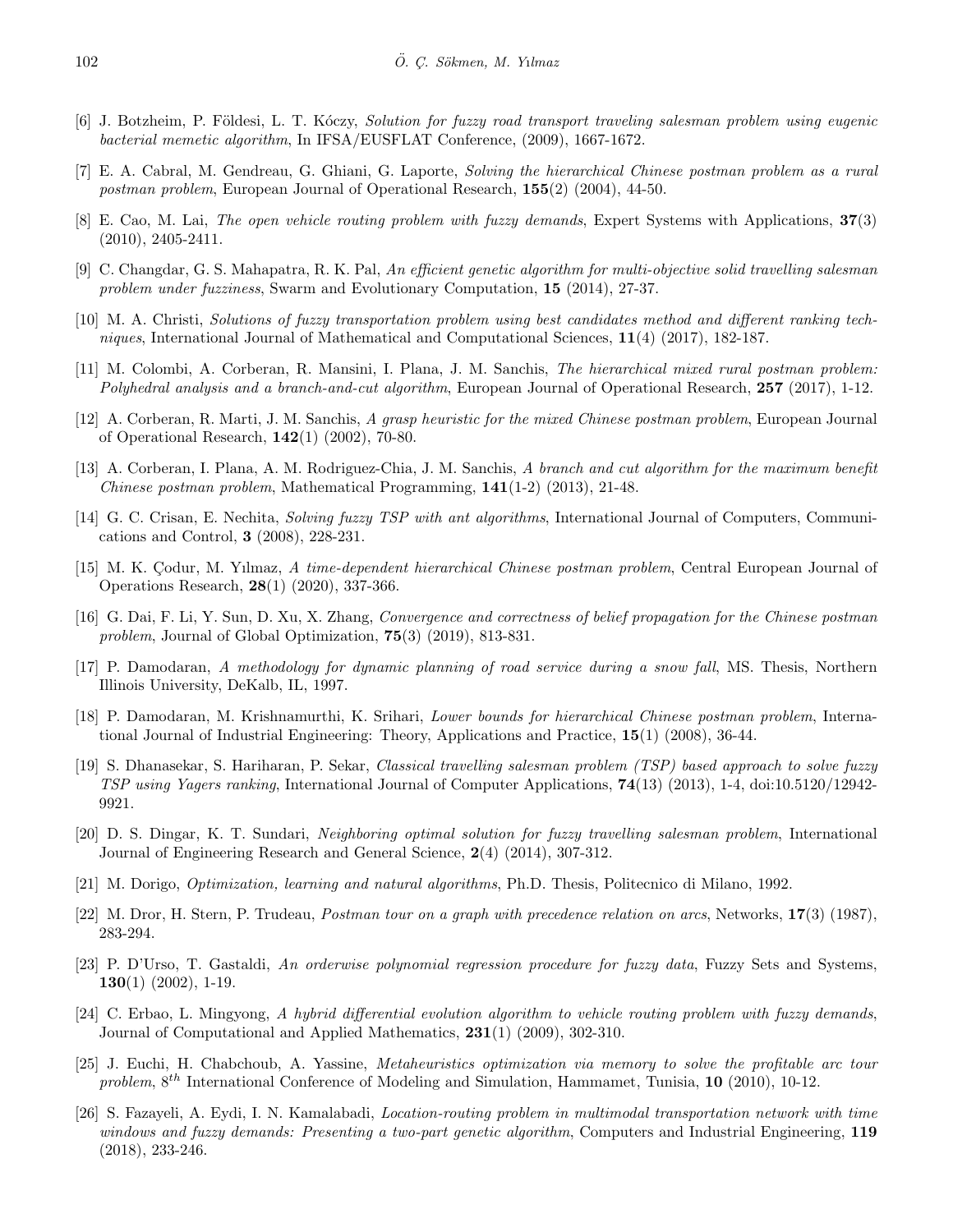- <span id="page-16-18"></span>[27] A. H. Ganesh, S. Jayakumar, *Ranking of fuzzy numbers using radius of gyration of centroids*, International Journal of Basic and Applied Sciences, **3**(1) (2014), 17, doi:10.14419/ijbas.v3i1.1477.
- <span id="page-16-13"></span>[28] S. F. Ghannadpour, S. Noori, R. Tavakkoli-Moghaddam, K. Ghoseiri, *A multi-objective dynamic vehicle routing problem with fuzzy time windows: Model, solution and application*, Applied Soft Computing, **14** (2014), 504-527.
- <span id="page-16-15"></span>[29] A. Ghasemkhani, R. Tavakkoli-Moghaddam, S. Shahnejat-Bushehri, S. Momen, H. Tavakkoli-Moghaddam, *An integrated production inventory routing problem for multi perishable products with fuzzy demands and time windows*, IFAC-PapersOnLine, **52**(13) (2019), 523-528.
- <span id="page-16-7"></span>[30] G. Ghiani, G. Improta, *An algorithm for the hierarchical Chinese postman problem*, Operations Research Letters, **26** (2000), 27-32.
- <span id="page-16-3"></span>[31] G. Gutin, M. Jones, B. Sheng, M. Wahlström, A. Yeo, *Chinese postman problem on edge-colored multigraphs*, Discrete Applied Mathematics, **217** (2017), 196-202.
- <span id="page-16-20"></span>[32] T. Y. Hsieh, S. T. Lu, G. H. Tzeng, *Fuzzy MCDM approach for planning and design tenders selection in public office buildings*, International Journal of Project Management, **22** (2004), 573-584.
- <span id="page-16-4"></span>[33] S. Irnich, *Undirected postman problems with zigzagging option: A cutting-plane approach*, Computers and Operations Research, **35**(12) (2008), 3998-4009.
- <span id="page-16-14"></span>[34] M. Jim´enez, M. Arenas, A. Bilbao, M. V. Rodr, *Linear programming with fuzzy parameters: An interactive method resolution*, European Journal of Operational Research, **177**(3) (2007), 1599-1609.
- <span id="page-16-1"></span>[35] M. F. Keskenler, E. F. Keskenler, *Historical development of fuzzy logic*, Takvim-i Vekayi, **5**(1) (2017), 1-10.
- <span id="page-16-16"></span>[36] M. E. Keskin, M. Yılmaz, *Chinese and windy postman problem with variable service costs*, Soft Computing, **23**(16) (2019), 7359-7373.
- <span id="page-16-8"></span>[37] P. Korteweg, T. Volgenant, *On the hierarchical Chinese postman problem with linear ordered classes*, European Journal of Operational Research, **169** (2006), 41-52.
- <span id="page-16-10"></span>[38] A. Kumar, A. Gupta, *Assignment and travelling salesman problems with coefficients as LR fuzzy parameters*, International Journal of Applied Science and Engineering, **10**(3) (2012), 155-170.
- <span id="page-16-11"></span>[39] R. J. Kuo, F. E. Zulvia, K. Suryadi, *Hybrid particle swarm optimization with genetic algorithm for solving capacitated vehicle routing problem with fuzzy demand: A case study on garbage collection system*, Applied Mathematics and Computation, **219**(5) (2012), 2574-2588.
- <span id="page-16-2"></span>[40] M. K. Kwan, *Chinese postman problem, graphic programming using odd or even points*, Chinese Mathematica, **1** (1962), 273-277.
- <span id="page-16-19"></span>[41] C. K. Kwong, H. Bai, *Determining the importance weights for the customer requirements in QFD using a fuzzy AHP with an extent analysis approach*, IIE Transactions, **35**(7) (2003), 619-626.
- <span id="page-16-9"></span>[42] Y. Lu, Y. Ni, *Fuzzy random traveling salesman problem*, In Proceedings of the Fifth International Conference on Electronic Business, Hong Kong, (2005), 901-907.
- <span id="page-16-6"></span>[43] S. Majumder, S. Kar, T. Pal, *Uncertain multi-objective Chinese postman problem*, Soft Computing, **23**(22) (2019), 11557-11572.
- <span id="page-16-5"></span>[44] C. Malandraki, M. S. Daskin, *Time dependent vehicle routing problems: Formulations, properties and heuristic algorithms*, Transportation Science, **26**(3) (1992), 185-200.
- <span id="page-16-17"></span>[45] B. Mutlu, *A method suggestion for transition of fuzziness between sublayers in hierarchical fuzzy systems*, Master's Thesis, Hacettepe University Institute of Science, Ankara, Turkey, 2012.
- <span id="page-16-12"></span>[46] G. Nirmala, R. Anju, *Travelling salesman problem (TSP) using fuzzy quantifier*, International Journal of Science and Research, **3**(12) (2012), 184-186.
- <span id="page-16-0"></span>[47] A. Ozmen, *Ranking fuzzy numbers*, M. S. Thesis, Yaşar University, Izmir, Turkey, 2015.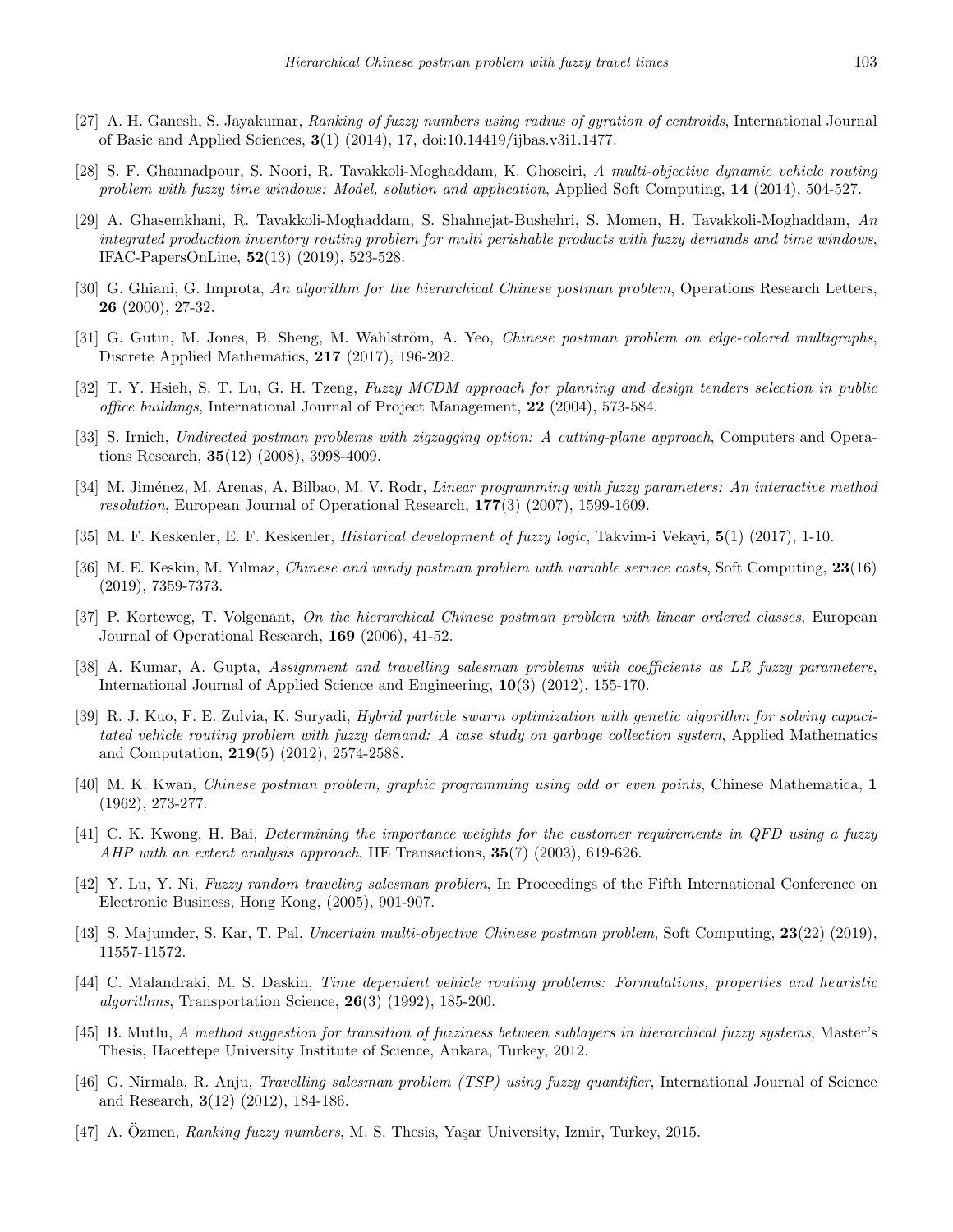- <span id="page-17-3"></span>[48] W. L. Pearn, W. C. Chiu, *Approximate solutions for the maximum benefit Chinese postman problem*, International Journal of Systems Science, **36**(13) (2005), 815-822.
- <span id="page-17-16"></span>[49] E. Pekel, S. S. Kara, *Solving fuzzy capacitated location routing problem using hybrid variable neighborhood search and evolutionary local search*, Applied Soft Computing, **83** (2019), 105665, doi:10.1016/j.asoc.2019.105665.
- <span id="page-17-9"></span>[50] N. Perrier, A. Langevin, C. A. Amaya, *Vehicle routing for urban snow plowing operations*, Transportation Science, **42**(1) (2008), 44-56.
- <span id="page-17-19"></span>[51] S. K. Prabha, S. Vimala, *Implementation of BCM for solving the fuzzy assignment problem with various ranking techniques*, Asian Research Journal of Mathematics, **12** (2016), 1-11.
- <span id="page-17-10"></span>[52] U. B. Sayata, N. P. Desai, *An algorithm for Hierarchical Chinese postman problem using minimum spanning tree approach based on Kruskal's algorithm*, IEEE International Advance Computing Conference (IACC), Banglore, India, (2015), 222-227.
- <span id="page-17-20"></span>[53] Y. S¸ahin, A. Ero˘glu, *Metaheuristic methods for capacitated vehicle routing problem: Literature review*, Suleyman Demirel University Journal of Faculty of Economics and Administrative Sciences, **19**(4) (2014), 337-355.
- <span id="page-17-4"></span>[54] O. Suil, D. B. West, *Sharp bounds for the Chinese postman problem in 3-regular graphs and multigraphs*, Discrete Applied Mathematics, **190** (2015), 163-168.
- <span id="page-17-8"></span>[55] G. Tan, X. Cui, Y. Zhang, *Chinese postman problem in stochastic networks*, Discrete Applied Mathematics, In Joint International Conference on Autonomic and Autonomous Systems and International Conference on Networking and Services-(icas-isns' 05), (2005), 78, Doi: 10.1109/ICAS-ICNS.2005.31.
- <span id="page-17-12"></span>[56] D. Teodorović, G. Pavković, *The fuzzy set theory approach to the vehicle routing problem when demand at nodes is uncertain*, Fuzzy Sets and Systems, **82**(3) (1996), 307-317.
- <span id="page-17-0"></span>[57] H. Thimbleby, *Explaining code for publication*, Software-Practice and Experience, **33**(10) (2003), 975-1001.
- <span id="page-17-5"></span>[58] E. B. Tirkolaee, M. Alinaghian, A. A. R. Hosseinabadi, M. B. Sasi, A. K. Sangaiah, *An improved ant colony optimization for the multi-trip capacitated arc routing problem*, Computers and Electrical Engineering, **77** (2019), 457-470.
- <span id="page-17-15"></span>[59] M. Tohidifard, R. Tavakkoli-Moghaddam, F. Navazi, M. Partovi, *A multi-depot home care routing problem with time windows and fuzzy demands solving by particle swarm optimization and genetic algorithm*, IFAC-Papers OnLine, **51**(11) (2018), 358-363.
- <span id="page-17-13"></span>[60] H. F. Wang, Y. P. Wen, *Time-constrained Chinese postman problems*, Computers and Mathematics with Applications, **44**(3-4) (2002), 375-387.
- <span id="page-17-17"></span>[61] R. Wang, J. Zhou, X. Yi, A. A. Pantelous, *Solving the green-fuzzy vehicle routing problem using a revised hybrid intelligent algorithm*, Journal of Ambient Intelligence and Humanized Computing, **10**(1) (2019), 321-332.
- <span id="page-17-6"></span>[62] E. Willemse, J. W. Joubert, *Applying min-max k-postmen problems to the routing of security guards*, Journal of the Operational Research Society, **63**(2) (2012), 1-19.
- <span id="page-17-18"></span>[63] R. R. Yager, *Fuzzy decision making including unequal objectives*, Fuzzy Sets and Systems, **1**(2) (1978), 87-95.
- <span id="page-17-14"></span>[64] S. Yahya Mohammed, M. Divya, *Solving fuzzy travelling salesman problem using octagon fuzzy numbers with α-cut and ranking technique*, IOSR Journal of Mathematics (IOSR-JM), **12**(6) (2016), 52-56.
- <span id="page-17-11"></span>[65] M. Yılmaz, *Route management for vehicles used in road maintenance activities through hierarchical Chinese postman problem approach*, Iğdir University Journal of the Institute of Science and Technology, **8**(4) (2018), 107-115.
- <span id="page-17-7"></span>[66] V. F. Yu, S. W. Lin, *Iterated greedy heuristic for the time-dependent prize-collection arc routing problem*, Computers and Industrial Engineering, **90** (2015), 54-66.
- <span id="page-17-1"></span>[67] L. A. Zadeh, *Fuzzy sets*, Information and Control, **8**(3) (1965), 338-353.
- <span id="page-17-2"></span>[68] L. A. Zadeh, *Commercialism and human values*, Azerbaijan International, Spring, 1998.